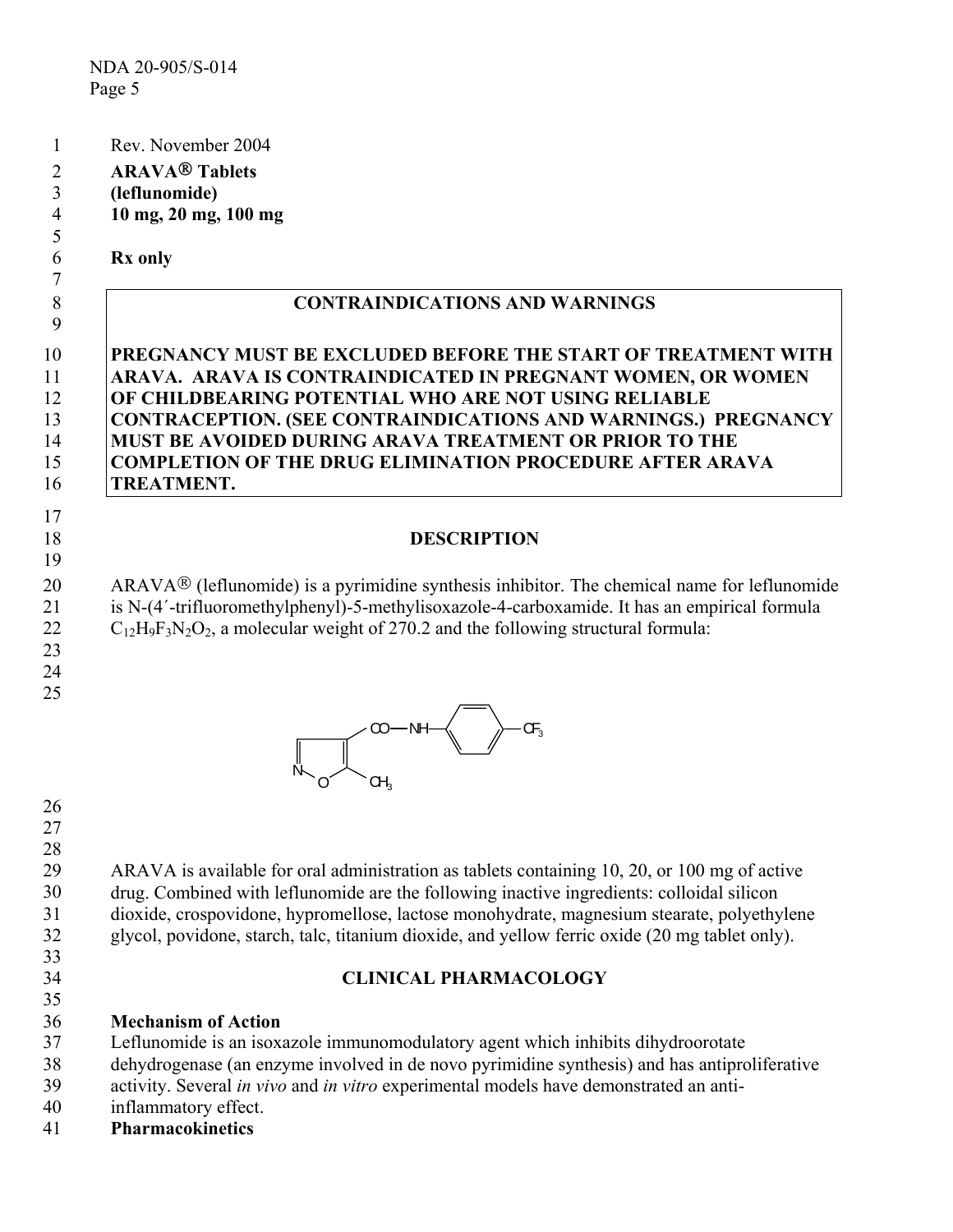NDA 20-905/S-014 Page 6

- 42 Following oral administration, leflunomide is metabolized to an active metabolite A77 1726
- 43 (hereafter referred to as M1) which is responsible for essentially all of its activity *in vivo*.
- 44 Plasma levels of leflunomide are occasionally seen, at very low levels. Studies of the
- 45 pharmacokinetics of leflunomide have primarily examined the plasma concentrations of this
- 46 active metabolite.
- 47
- 48

49



**A77 1726 (M1)**

#### 50 *Absorption*

51 52 53 54 55 56 57 Following oral administration, peak levels of the active metabolite, M1, occurred between 6 - 12 hours after dosing. Due to the very long half-life of M1 (~2 weeks), a loading dose of 100 mg for 3 days was used in clinical studies to facilitate the rapid attainment of steady-state levels of M1. Without a loading dose, it is estimated that attainment of steady-state plasma concentrations would require nearly two months of dosing. The resulting plasma concentrations following both loading doses and continued clinical dosing indicate that M1 plasma levels are dose proportional. **Table 1. Pharmacokinetic Parameters for M1 after Administration of Leflunomide at Doses of 5, 10,** 

| and 25 mg/day for 24 Weeks to Patients (n=54) with Rheumatoid Arthritis (Mean $\pm$ SD)<br>(Study YU204) |                                              |                                  |                             |  |  |
|----------------------------------------------------------------------------------------------------------|----------------------------------------------|----------------------------------|-----------------------------|--|--|
| Maintenance (Loading) Dose                                                                               |                                              |                                  |                             |  |  |
| Parameter                                                                                                | $5 \text{ mg} (50 \text{ mg})$               | $10 \text{ mg} (100 \text{ mg})$ | $25 \text{ mg} (100$<br>mg) |  |  |
| (Day<br>$C_{24}$ (D<br>(µg/mL)<br>$\perp$                                                                | $4.0 \pm 0.6$                                | $8.4 \pm 2.1$                    | $8.5 \pm 2.2$               |  |  |
| $C_{24}$<br>(µg/mL) <sup>2</sup><br>(ss)                                                                 | $8.8 \pm 2.9$                                | $18 \pm 9.6$                     | $63 \pm 36$                 |  |  |
| $T_{1/2}(DAYS)$                                                                                          | $15 \pm 3$                                   | $14 \pm 5$                       | $18 \pm 9$                  |  |  |
|                                                                                                          | Concentration at 24 hours after loading dose |                                  |                             |  |  |

 $\int_{2}^{1}$  Concentration at 24 hours after loading dose<br>  $\int_{2}^{2}$  Concentration at 24 hours after maintenance doses at steady state

- 58 Relative to an oral solution, ARAVA tablets are 80% bioavailable. Co-administration of
- 59 leflunomide tablets with a high fat meal did not have a significant impact on M1 plasma levels.

#### 60 *Distribution*

- 61 M1 has a low volume of distribution (Vss = 0.13 L/kg) and is extensively bound (>99.3%) to
- 62 albumin in healthy subjects. Protein binding has been shown to be linear at therapeutic
- 63 concentrations. The free fraction of M1 is slightly higher in patients with rheumatoid arthritis
- 64 and approximately doubled in patients with chronic renal failure; the mechanism and
- 65 significance of these increases are unknown.

#### 66 *Metabolism*

- 67 Leflunomide is metabolized to one primary (M1) and many minor metabolites. Of these minor
- 68 metabolites, only 4-trifluoromethylaniline (TFMA) is quantifiable, occurring at low levels in the
- 69 plasma of some patients. The parent compound is rarely detectable in plasma. At the present time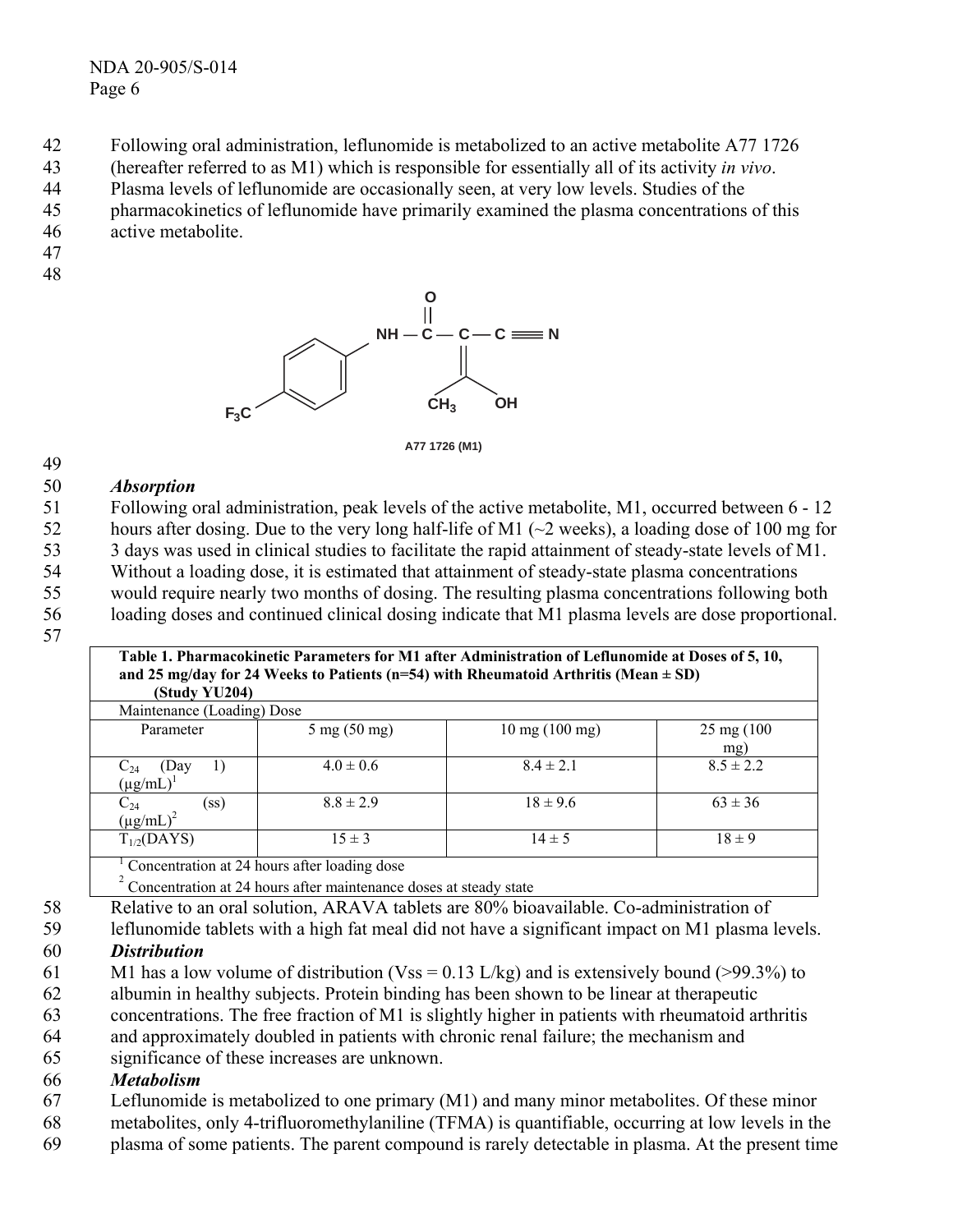- the specific site of leflunomide metabolism is unknown. *In vivo* and *in vitro* studies suggest a 70
- role for both the GI wall and the liver in drug metabolism. No specific enzyme has been 71
- identified as the primary route of metabolism for leflunomide; however, hepatic cytosolic and 72
- microsomal cellular fractions have been identified as sites of drug metabolism. 73

#### 74 *Elimination*

- 75 The active metabolite M1 is eliminated by further metabolism and subsequent renal excretion as
- 76 well as by direct biliary excretion. In a 28 day study of drug elimination (n=3) using a single
- 77 dose of radiolabeled compound, approximately 43% of the total radioactivity was eliminated in
- 78 the urine and 48% was eliminated in the feces. Subsequent analysis of the samples revealed the
- 79 80 primary urinary metabolites to be leflunomide glucuronides and an oxanilic acid derivative of M1. The primary fecal metabolite was M1. Of these two routes of elimination, renal elimination
- 81 is more significant over the first 96 hours after which fecal elimination begins to predominate. In
- 82 a study involving the intravenous administration of M1, the clearance was estimated to be
- 83  $31 \text{ mL/hr}$ .
- 84 In small studies using activated charcoal  $(n=1)$  or cholestyramine  $(n=3)$  to facilitate drug
- 85 elimination, the *in vivo* plasma half-life of M1 was reduced from >1 week to approximately 1
- 86 day (see **PRECAUTIONS - General - Need for Drug Elimination**). Similar reductions in
- 87 plasma half-life were observed for a series of volunteers (n=96) enrolled in pharmacokinetic
- 88 trials who were given cholestyramine. This suggests that biliary recycling is a major contributor
- 89 to the long elimination half-life of M1. Studies with both hemodialysis and CAPD (chronic
- 90 ambulatory peritoneal dialysis) indicate that M1 is not dialyzable.

#### 91 **Special Populations**

- 92 93 *Gender.* Gender has not been shown to cause a consistent change in the *in vivo* pharmacokinetics of M1.
- 94 *Age.* Age has been shown to cause a change in the *in vivo* pharmacokinetics of M1 (see

#### 95 **CLINICAL PHARMACOLOGY – Special Populations -** *Pediatrics*).

- 96 97 *Smoking*. A population based pharmacokinetic analysis of the phase III data indicates that smokers have a 38% increase in clearance over non-smokers; however, no difference in clinical
- 98 efficacy was seen between smokers and nonsmokers.
- 99 *Chronic Renal Insufficiency.* In single dose studies in patients (n=6) with chronic renal
- 100 insufficiency requiring either chronic ambulatory peritoneal dialysis (CAPD) or hemodialysis,
- 101 neither had a significant impact on circulating levels of M1. The free fraction of M1 was almost
- 102 doubled, but the mechanism of this increase is not known. In light of the fact that the kidney
- 103 plays a role in drug elimination and without adequate studies of leflunomide use in subjects with
- 104 renal insufficiency, caution should be used when ARAVA is administered to these patients.
- 105 *Hepatic Insufficiency*. Studies of the effect of hepatic insufficiency on M1 pharmacokinetics
- 106 have not been done. Given the need to metabolize leflunomide into the active species, the role of
- 107 the liver in drug elimination/recycling, and the possible risk of increased hepatic toxicity, the use
- 108 of leflunomide in patients with hepatic insufficiency is not recommended.
- 109 *Pediatrics*
- 110 The pharmacokinetics of M1 following oral administration of leflunomide have been
- 111 investigated in 73 pediatric patients with polyarticular course Juvenile Rheumatoid Arthritis
- 112 (JRA) who ranged in age from 3 to 17 years. The results of a population pharmacokinetic
- 113 analysis of these trials have demonstrated that pediatric patients with body weights ≤40 kg have
- 114 a reduced clearance of M1 (see Table 2) relative to adult rheumatoid arthritis patients.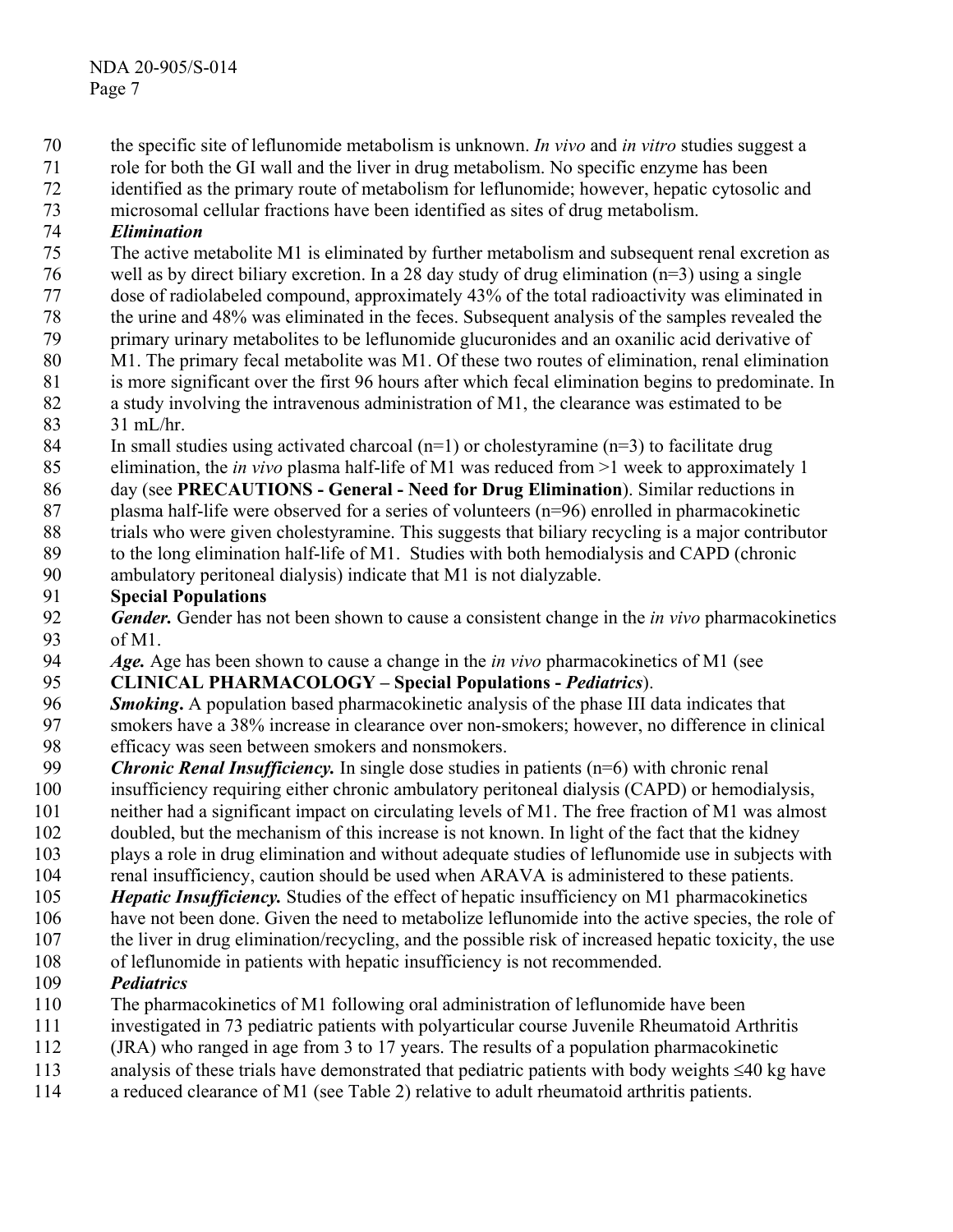| Table 2: Population Pharmacokinetic Estimate of M1 Clearance Following Oral<br><b>Administration of Leflunomide in Pediatric Patients with Polyarticular Course JRA</b><br>Mean ±SD [Range] |                  |                        |  |  |
|---------------------------------------------------------------------------------------------------------------------------------------------------------------------------------------------|------------------|------------------------|--|--|
| N                                                                                                                                                                                           | Body Weight (kg) | $CL$ (mL/h)            |  |  |
| 10                                                                                                                                                                                          | <20              | $18 \pm 9.8$ [6.8-37]  |  |  |
| 30                                                                                                                                                                                          | $20 - 40$        | $18 \pm 9.5$ [4.2-43]  |  |  |
| 33                                                                                                                                                                                          | >40              | $26 \pm 16$ [9.7-93.6] |  |  |

139

#### 117 *Drug Interactions*

- 118 119 *In vivo* drug interaction studies have demonstrated a lack of a significant drug interaction between leflunomide and tri-phasic oral contraceptives, and cimetidine.
- 120 *In vitro* studies of protein binding indicated that warfarin did not affect M1 protein binding. At
- 121 the same time M1 was shown to cause increases ranging from 13 - 50% in the free fraction of
- 122 diclofenac, ibuprofen and tolbutamide at concentrations in the clinical range. *In vitro* studies of
- 123 drug metabolism indicate that M1 inhibits CYP 450 2C9, which is responsible for the
- 124 metabolism of phenytoin, tolbutamide, warfarin and many NSAIDs. M1 has been shown to
- 125 inhibit the formation of 4´-hydroxydiclofenac from diclofenac *in vitro*. The clinical significance
- 126 of these findings with regard to phenytoin and tolbutamide is unknown; however, there was
- 127 extensive concomitant use of NSAIDs in the clinical studies and no differential effect was
- 128 observed. (see **PRECAUTIONS – Drug Interactions**).
- 129 *Methotrexate.* Coadministration, in 30 patients, of ARAVA (100 mg/day x 2 days followed by
- 130 10 - 20 mg/day) with methotrexate (10 - 25 mg/week, with folate) demonstrated no
- 131 pharmacokinetic interaction between the two drugs. However, co-administration increased risk
- 132 of hepatotoxicity (see **PRECAUTIONS - Drug Interactions–Hepatotoxic Drugs**).
- 133 *Rifampin.* Following concomitant administration of a single dose of ARAVA to subjects
- 134 receiving multiple doses of rifampin, M1 peak levels were increased (~40%) over those seen
- 135 when ARAVA was given alone. Because of the potential for ARAVA levels to continue to
- 136 137 138 increase with multiple dosing, caution should be used if patients are to receive both ARAVA and rifampin.

# **CLINICAL STUDIES**

### 140 141 **A. ADULTS**

142 143 144 145 146 The efficacy of ARAVA in the treatment of rheumatoid arthritis (RA) was demonstrated in three controlled trials showing reduction in signs and symptoms, and inhibition of structural damage. In two placebo controlled trials, efficacy was demonstrated for improvement in physical function.

#### 147 **1. Reduction of signs and symptoms**

148 149 150 151 152 153 154 155 Relief of signs and symptoms was assessed using the American College of Rheumatology (ACR)20 Responder Index, a composite of clinical, laboratory, and functional measures in rheumatoid arthritis. An "ACR20 Responder" is a patient who had  $\geq 20\%$  improvement in both tender and swollen joint counts and in 3 of the following 5 criteria: physician global assessment, patient global assessment, functional ability measure [Modified Health Assessment Questionnaire (MHAQ)], visual analog pain scale, and erythrocyte sedimentation rate or C-reactive protein. An "ACR20 Responder at Endpoint" is a patient who completed the study and was an ACR20 Responder at the completion of the study.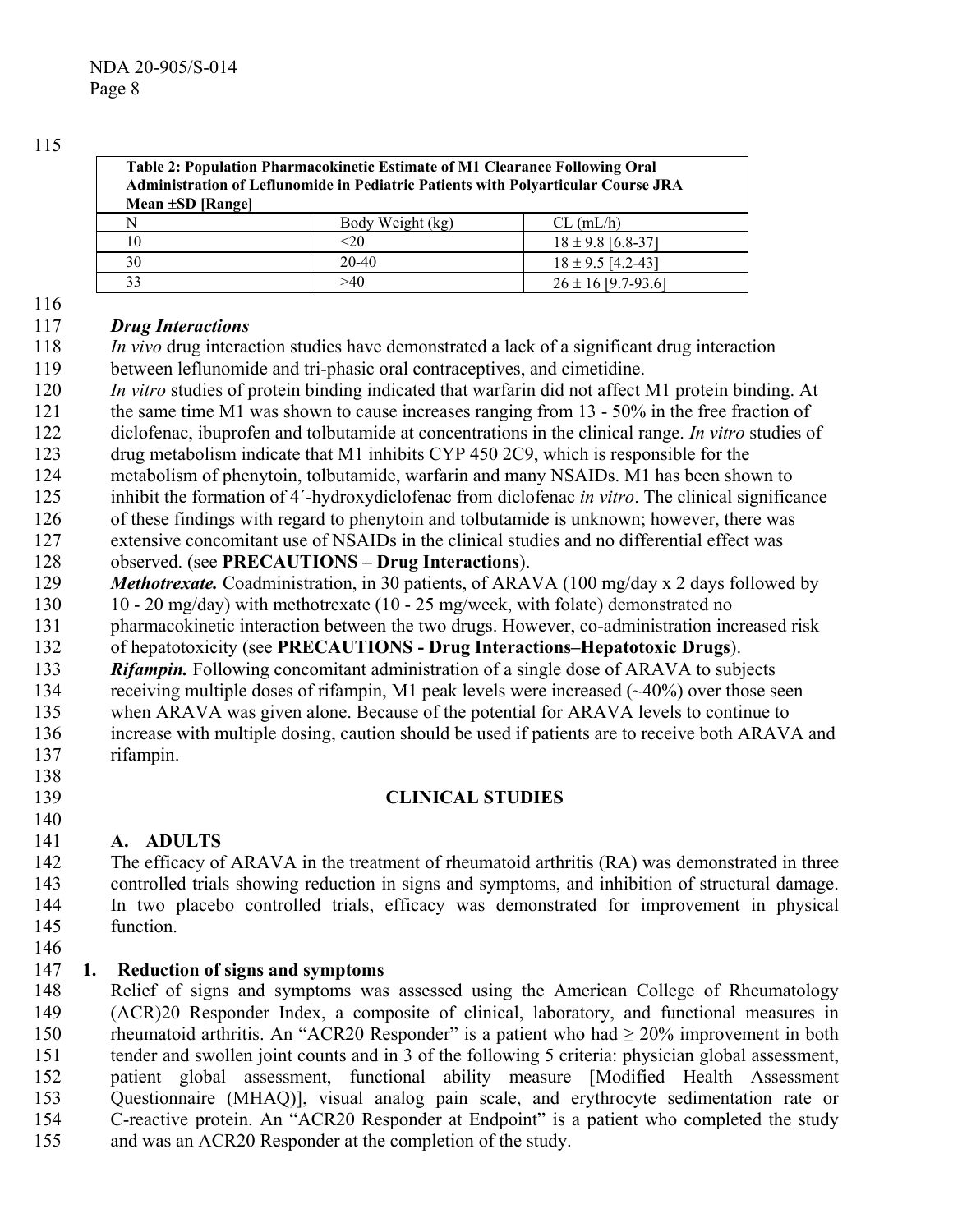#### 156 157 **2. Inhibition of structural damage**

- 158 Inhibition of structural damage compared to control was assessed using the Sharp Score (Sharp,
- 159 160 161 JT. Scoring Radiographic Abnormalities in Rheumatoid Arthritis, Radiologic Clinics of North America, 1996; vol. 34, pp. 233-241), a composite score of X-ray erosions and joint space narrowing in hands/wrists and forefeet.

#### 163 **3. Improvement in physical function**

- 164 165 Improvement in physical function was assessed using the Health Assessment Questionnaire (HAQ) and the Medical Outcomes Survey Short Form (SF-36).
- 166

169

162

167 168 In all Arava monotherapy studies, an initial loading dose of 100 mg per day for three days only was used followed by 20 mg per day thereafter.

#### 170 **US301 Clinical Trial in Adults**

- 171 Study US301, a 2 year study, randomized 482 patients with active RA of at least 6 months
- 172 duration to leflunomide 20 mg/day ( $n=182$ ), methotrexate 7.5 mg/week increasing to
- 173 15 mg/week (n=182), or placebo (n=118). All patients received folate 1 mg BID. Primary
- 174 analysis was at 52 weeks with blinded treatment to 104 weeks.
- 175 176 177 178 179 Overall, 235 of the 508 randomized treated patients (482 in primary data analysis and an additional 26 patients), continued into a second 12 months of double-blind treatment (98 leflunomide, 101 methotrexate, 36 placebo). Leflunomide dose continued at 20 mg/day and the methotrexate dose could be increased to a maximum of 20 mg/week. In total, 190 patients (83 leflunomide, 80 methotrexate, 27 placebo) completed 2 years of double-blind treatment.
- 180
- 181 The rate and reason for withdrawal is summarized in Table 3.
- 182

|                          |       | Table 3: Withdrawals in US301 |                  |                         |                  |              |
|--------------------------|-------|-------------------------------|------------------|-------------------------|------------------|--------------|
|                          |       |                               |                  | $n\frac{6}{6}$ patients |                  |              |
|                          |       | Leflunomide                   |                  | Placebo                 |                  | Methotrexate |
|                          |       | 190                           |                  | 128                     |                  | 190          |
| Withdrawals in Year-1    |       |                               |                  |                         |                  |              |
|                          |       |                               | 7                |                         | 5                |              |
| Lack of efficacy         | 33    | (17.4)                        | $\mathbf{0}$     | (54.7)                  | $\boldsymbol{0}$ | (26.3)       |
|                          |       |                               | 1                |                         | $\overline{c}$   |              |
| Safety                   | 44    | (23.2)                        | 2                | (9.4)                   | $\overline{c}$   | (11.6)       |
|                          |       |                               | 1                |                         | 1                |              |
| Other <sup>1</sup>       | 15    | (7.9)                         | $\mathbf{0}$     | (7.8)                   | 7                | (9.0)        |
|                          |       |                               | 9                |                         | 8                |              |
| Total                    | 92    | (48.4)                        | 2                | (71.9)                  | 9                | (46.8)       |
| Patients entering Year 2 |       | 98                            |                  | 36                      |                  | 101          |
| Withdrawals in Year-2    |       |                               |                  |                         |                  |              |
| Lack of efficacy         | 4     | (4.1)                         | 1                | (2.8)                   | $\overline{4}$   | (4.0)        |
| Safety                   | $8\,$ | (8.2)                         | $\boldsymbol{0}$ | (0.0)                   | 10               | (9.9)        |
| Other <sup>1</sup>       | 3     | (3.1)                         | 8                | (22.2)                  | 7                | (6.9)        |
| Total                    | 15    | 5(15.3)                       | 9                | (25.0)                  | 21               | (20.8)       |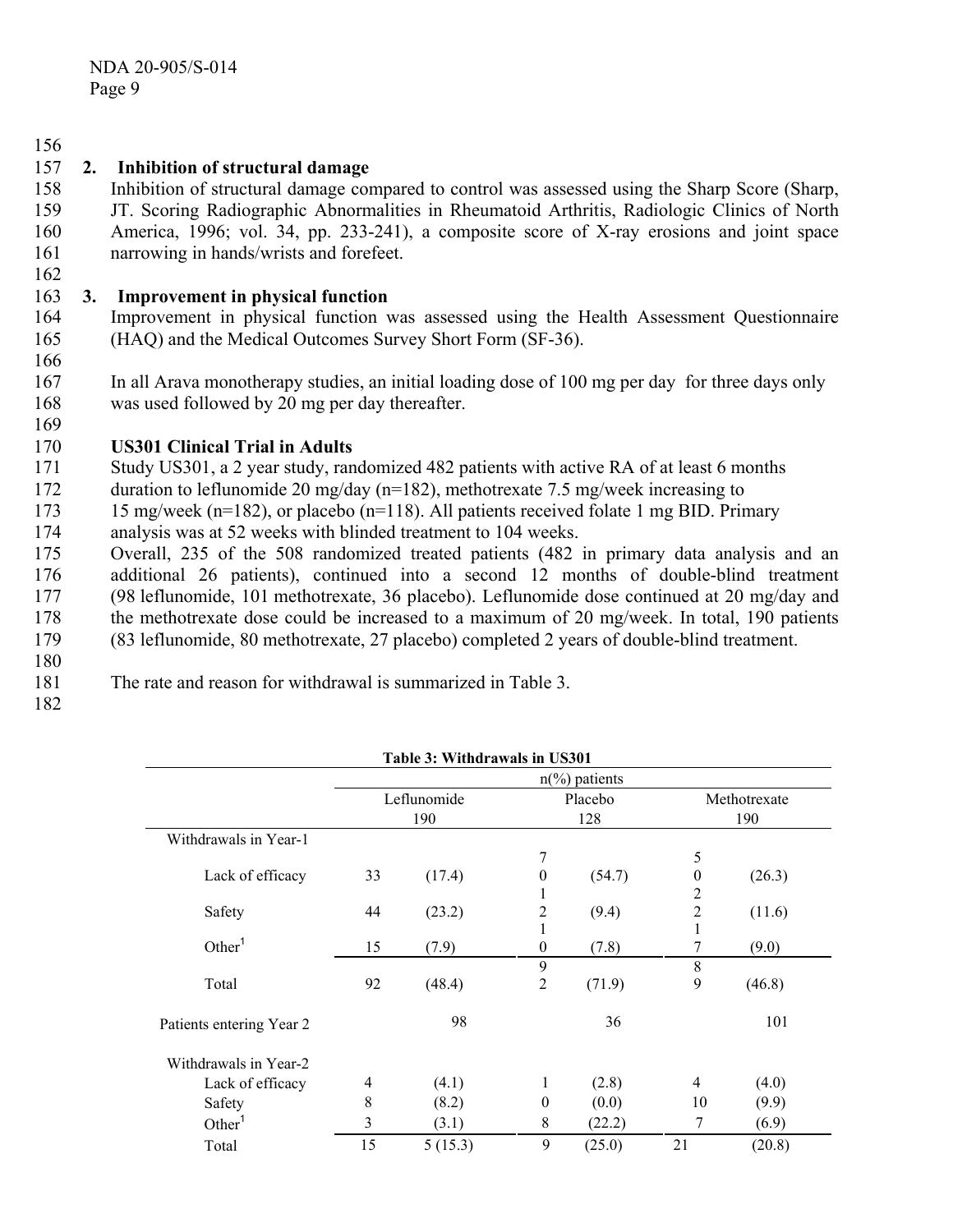#### 186 **MN301/303/305 Clinical Trial in Adults**

187 188 189 190 191 Study MN301 randomized 358 patients with active RA to leflunomide 20 mg/day (n=133), sulfasalazine 2.0 g/day  $(n=133)$ , or placebo  $(n=92)$ . Treatment duration was 24 weeks. An extension of the study was an optional 6-month blinded continuation of MN301 without the placebo arm, resulting in a 12-month comparison of leflunomide and sulfasalazine (study MN303).

- 192 193 Of the 168 patients who completed 12 months of treatment in MN301 and MN303, 146 patients (87%) entered a 1-year extension study of double blind active treatment (MN305;
- 194 60 leflunomide, 60 sulfasalazine, 26 placebo/ sulfasalazine). Patients continued on the same
- 195 daily dosage of leflunomide or sulfasalazine that they had been taking at the completion of
- 196 MN301/303. A total of 121 patients (53 leflunomide, 47 sulfasalazine, 21 placebo/sulfasalazine)
- 197 completed the 2 years of double-blind treatment.
- 198 Patient withdrawal data in MN301/303/305 is summarized in Table 4.
- 199 200

185

|                                 |                         |             |    | $n\frac{6}{6}$ patients |            |               |
|---------------------------------|-------------------------|-------------|----|-------------------------|------------|---------------|
|                                 |                         | Leflunomide |    | Placebo                 |            | Sulfasalazine |
|                                 |                         | 133         |    | 92                      |            | 133           |
| Withdrawals in MN301 (Mo 0-6)   |                         |             |    |                         |            |               |
|                                 | $\mathbf{1}$            |             |    |                         |            |               |
| Lack of efficacy                | $\boldsymbol{0}$        | (7.5)       | 29 | (31.5)                  | 14         | (10.5)        |
|                                 | 1                       |             |    |                         |            |               |
| Safety                          | 9                       | (14.3)      | 6  | (6.5)                   | 25         | (18.8)        |
| Other <sup>1</sup>              | $\,$ $\,$               | (6.0)       | 6  | (6.5)                   | 11         | (8.3)         |
|                                 | $\overline{\mathbf{3}}$ |             |    |                         |            |               |
| Total                           | $\overline{7}$          | (27.8)      | 41 | (44.6)                  | 50         | (37.6)        |
| Patients entering               |                         |             |    |                         |            |               |
| MN303                           |                         | 80          |    |                         |            | 76            |
| Withdrawals in MN303 (Mo 7-12)  |                         |             |    |                         |            |               |
| Lack of efficacy                | $\overline{4}$          | (5.0)       |    |                         | $\sqrt{2}$ | (2.6)         |
| Safety                          | $\overline{2}$          | (2.5)       |    |                         | 5          | (6.6)         |
| Other <sup>1</sup>              | $\mathfrak{Z}$          | (3.8)       |    |                         | 1          | (1.3)         |
| Total                           | 9                       | (11.3)      |    |                         | 8          | (10.5)        |
| Patients entering MN305         |                         | 60          |    |                         |            | 60            |
| Withdrawals in MN305 (Mo 13-24) |                         |             |    |                         |            |               |
| Lack of efficacy                | $\boldsymbol{0}$        | (0.0)       |    |                         | 3          | (5.0)         |
| Safety                          | 6                       | (10.0)      |    |                         | $\,$ $\,$  | (13.3)        |
| Other <sup>1</sup>              | 1                       | (1.7)       |    |                         | 2          | (3.3)         |
| Total                           | $\boldsymbol{7}$        | (11.7)      |    |                         | 13         | (21.7)        |
|                                 |                         |             |    |                         |            |               |

**Table 4: Withdrawals in study MN301/303/305** 

201 <sup>1</sup> Includes: lost to follow up, protocol violation, noncompliance, voluntary withdrawal, investigator discretion.

<sup>183</sup>  184 <sup>1</sup> Includes: lost to follow up, protocol violation, noncompliance, voluntary withdrawal, investigator discretion.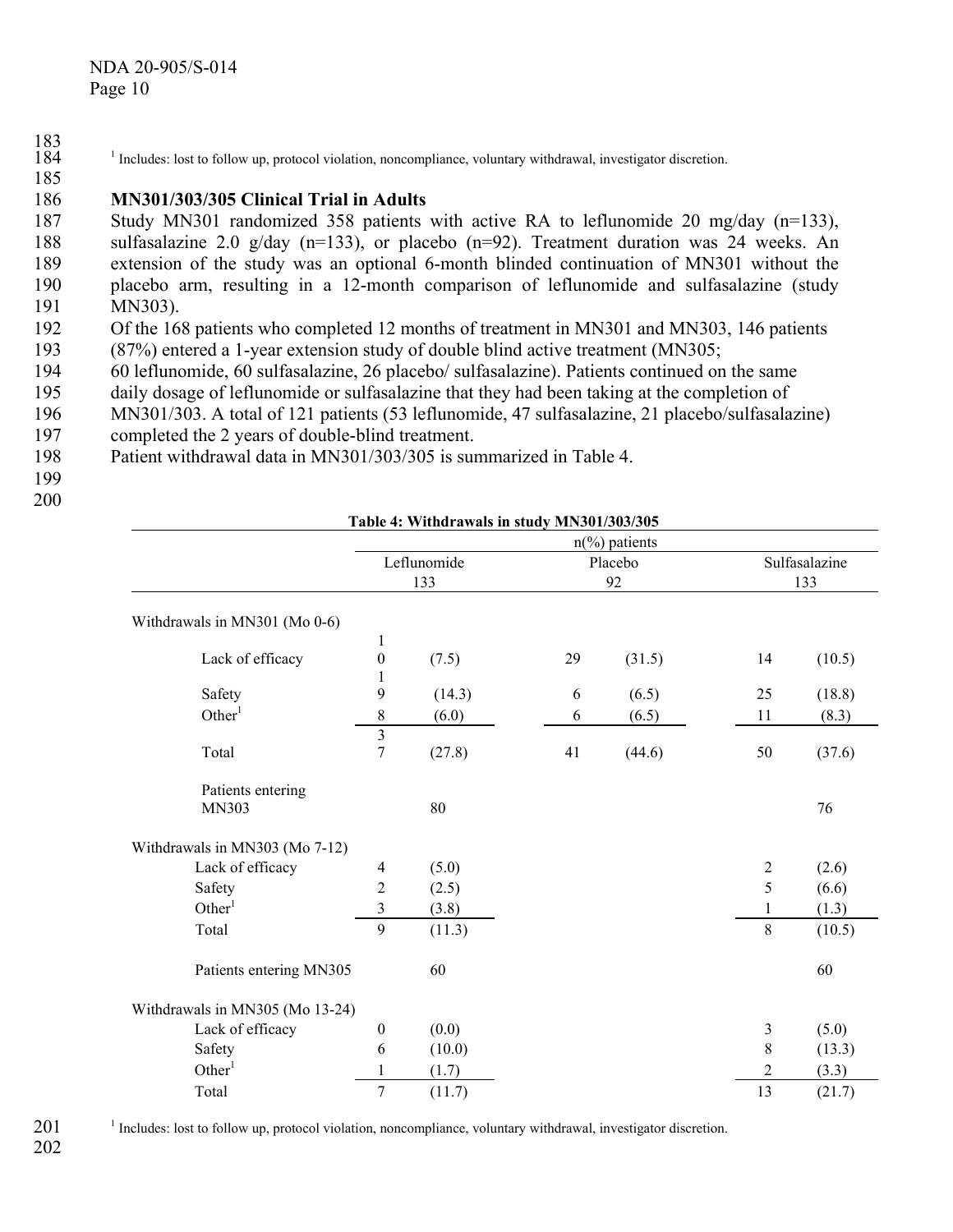# 203 **MN302/304 Clinical Trial in Adults**

204 205 206 Study MN302 randomized 999 patients with active RA to leflunomide 20 mg/day (n=501) or methotrexate at 7.5 mg/week increasing to 15 mg/week (n=498). Folate supplementation was used in 10% of patients. Treatment duration was 52 weeks.

207 208 209 210 211 Of the 736 patients who completed 52 weeks of treatment in study MN302, 612 (83%) entered the double-blind, 1-year extension study MN304 (292 leflunomide, 320 methotrexate). Patients continued on the same daily dosage of leflunomide or methotrexate that they had been taking at the completion of MN302. There were 533 patients (256 leflunomide, 277 methotrexate) who completed 2 years of double-blind treatment.

- 212
- 213 Patient withdrawal data in MN302/304 is summarized in Table 5.
- 214

| Table 5: Withdrawals in MN302/304 |                         |             |     |              |  |  |
|-----------------------------------|-------------------------|-------------|-----|--------------|--|--|
|                                   | $n\frac{6}{6}$ patients |             |     |              |  |  |
|                                   |                         | Leflunomide |     | Methotrexate |  |  |
|                                   |                         | 501         |     | 498          |  |  |
| Withdrawals in MN302 (Year-1)     |                         |             |     |              |  |  |
| Lack of efficacy                  | 37                      | (7.4)       | 15  | (3.0)        |  |  |
| Safety                            | 98                      | (19.6)      | 79  | (15.9)       |  |  |
| Other <sup>1</sup>                | 17                      | (3.4)       | 17  | (3.4)        |  |  |
| Total                             | 152                     | (30.3)      | 111 | (22.3)       |  |  |
| Patients entering MN304           |                         | 292         |     | 320          |  |  |
| Withdrawals in MN304 (Year-2)     |                         |             |     |              |  |  |
| Lack of efficacy                  | 13                      | (4.5)       | 9   | (2.8)        |  |  |
| Safety                            | 11                      | (3.8)       | 22  | (6.9)        |  |  |
| Other <sup>1</sup>                | 12                      | (4.1)       | 12  | (3.8)        |  |  |
| Total                             | 36                      | (12.3)      | 43  | (13.4)       |  |  |

215 216

217 <sup>1</sup> Includes: lost to follow up, protocol violation, noncompliance, voluntary withdrawal, investigator discretion.

#### 218 **Clinical Trial Data**

#### 219 **1. Signs and symptoms Rheumatoid Arthritis**

220 221 The ACR20 Responder at Endpoint rates are shown in Figure 1. ARAVA was statistically significantly superior to placebo in reducing the signs and symptoms of RA by the primary

- 222 efficacy analysis, ACR20 Responder at Endpoint, in study US301 (at the primary 12 months
- 223 endpoint) and MN301 (at 6 month endpoint). ACR20 Responder at Endpoint rates with ARAVA
- 224 treatment were consistent across the 6 and 12 month studies (41 - 49%). No consistent
- 225 differences were demonstrated between leflunomide and methotrexate or between leflunomide
- 226 and sulfasalazine. ARAVA treatment effect was evident by 1 month, stabilized by 3 - 6 months,
- 227 and continued throughout the course of treatment as shown in Figure 2.
- 228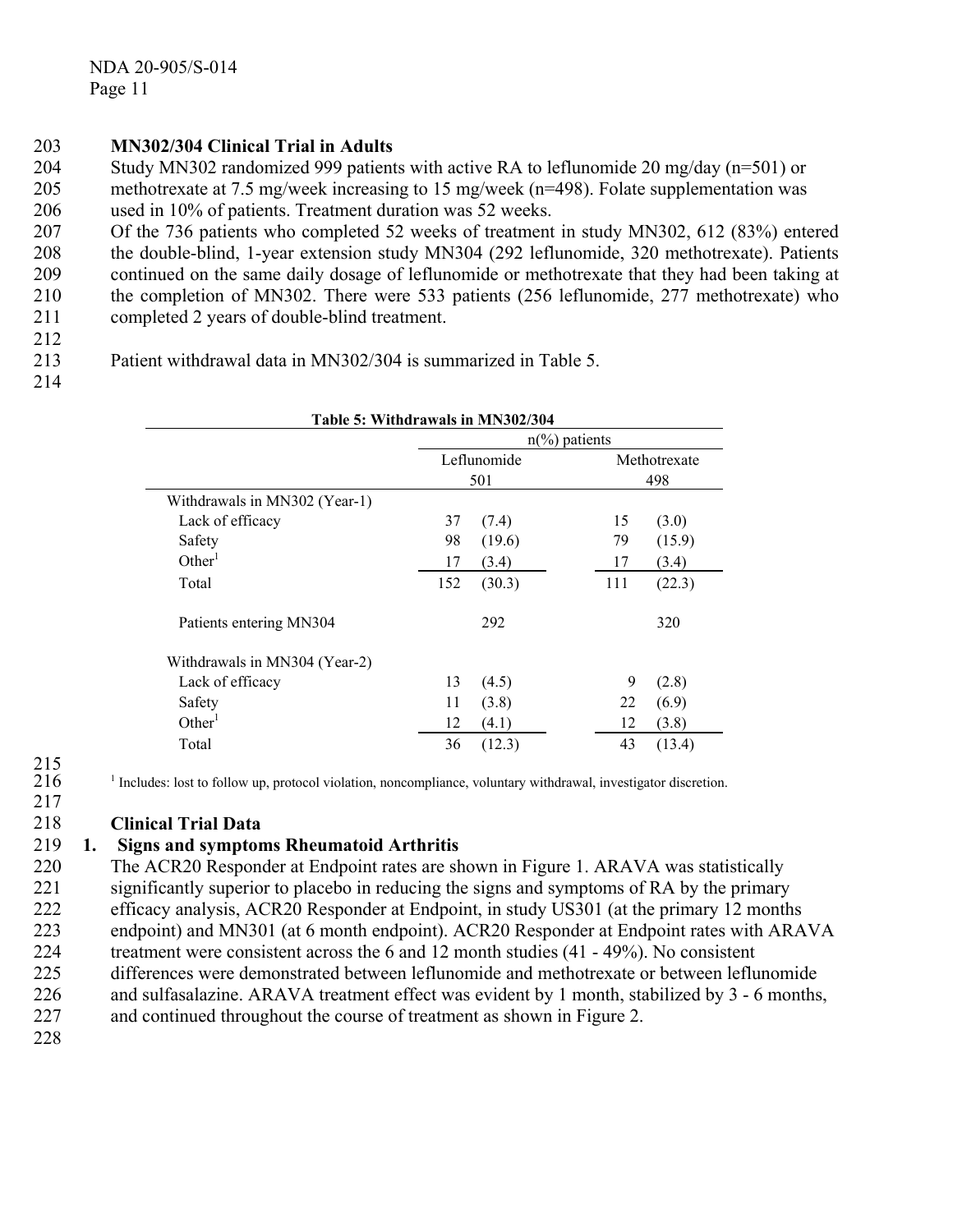



## **% ACR 20 Responder at Endpoint**



230 231 232

| <b>Comparisons</b> |                               | 95%Confidence | p Value   |
|--------------------|-------------------------------|---------------|-----------|
|                    |                               | Interval      |           |
| US301              | Leflunomide vs. Placebo       | (12, 32)      | < 0.0001  |
|                    | Methotrexate vs. Placebo      | (8, 30)       | < 0.0001  |
|                    | Leflunomide vs.               | $(-4, 16)$    | <b>NS</b> |
|                    | Methotrexate                  |               |           |
| <b>MN301</b>       | Leflunomide vs. Placebo       | (7, 33)       | 0.0026    |
|                    | Sulfasalazine vs. Placebo     | (4, 29)       | 0.0121    |
|                    | Leflunomide vs. Sulfasalazine | $(-8, 16)$    | NS.       |
| MN302              | Leflunomide vs. Methotrexate  | $(-19, -7)$   | < 0.0001  |

### 233 234

#### 235 **Figure 2**



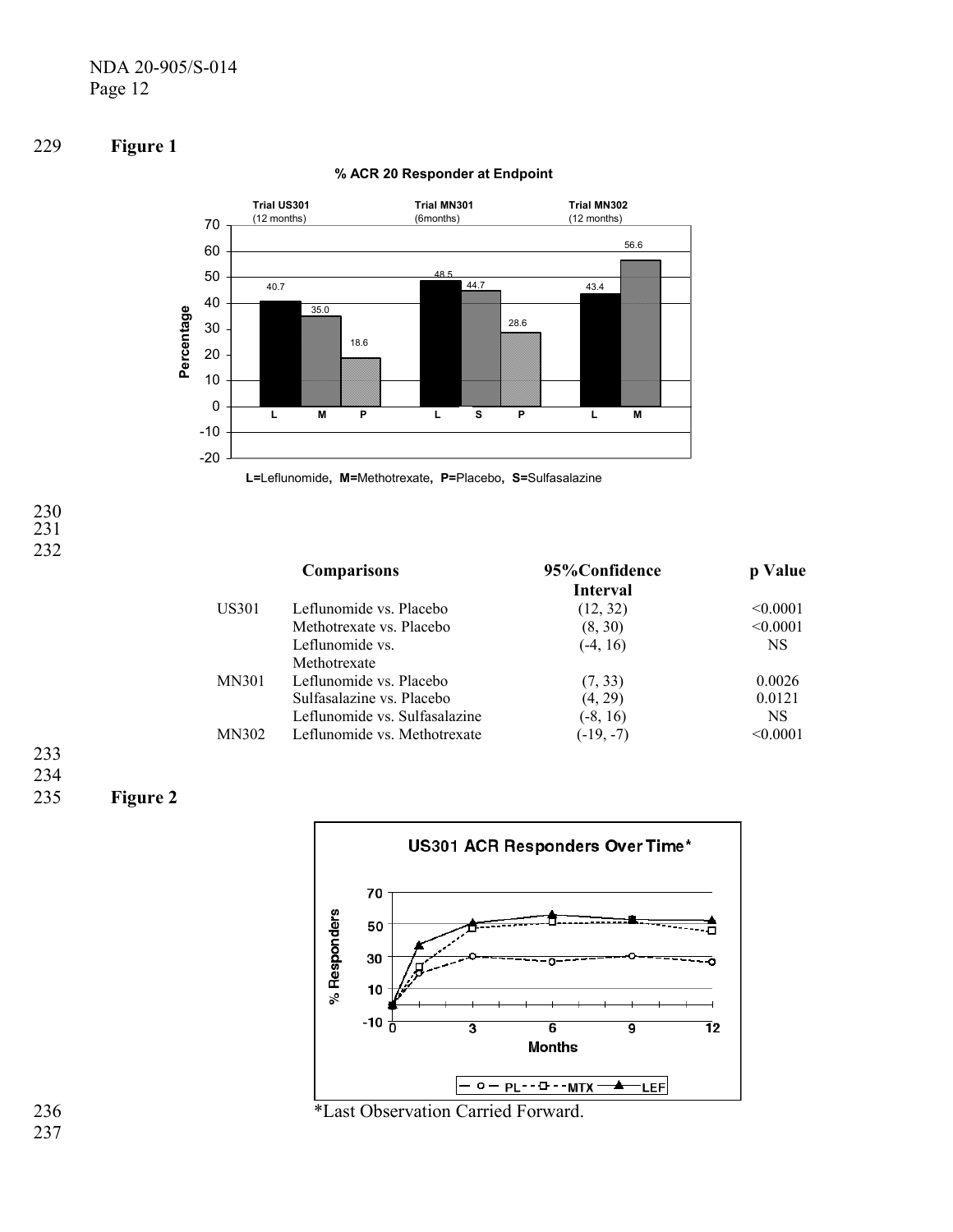ACR50 and ACR70 Responders are defined in an analogous manner to the ACR 20 Responder, but use improvements of 50% or 70%, respectively (Table 6). Mean change for the individual components of the ACR Responder Index are shown in Table 7. 238 239 240

### 241

| Table 6. Summary of ACR Response Rates* |                   |                   |                     |
|-----------------------------------------|-------------------|-------------------|---------------------|
| <b>Study and Treatment Group</b>        | ACR <sub>20</sub> | ACR <sub>50</sub> | ACR70               |
| Placebo-Controlled Studies              |                   |                   |                     |
| US301 (12 months)                       |                   |                   |                     |
| Leflunomide $(n=178)$ <sup>†</sup>      | $52.2^{\ddagger}$ | $34.3^{\ddagger}$ | $20.2^{\ddagger}$   |
| Placebo $(n=118)$                       | 26.3              | 7.6               | 4.2                 |
| Methotrexate $(n=180)^{\dagger}$        | 45.6              | 22.8              | 9.4                 |
| MN301(6 months)                         |                   |                   |                     |
| Leflunomide $(n=130)^{\dagger}$         | $54.6^{\ddagger}$ | $33.1^{\ddagger}$ | $10.0$ <sup>§</sup> |
| Placebo $(n=91)$ <sup>†</sup>           | 28.6              | 14.3              | 2.2                 |
| Sulfasalazine $(n=132)^{t}$             | 56.8              | 30.3              | 7.6                 |
| Active-Controlled<br>Non-Placebo        |                   |                   |                     |
| <b>Studies</b>                          |                   |                   |                     |
| MN302 (12 months)                       |                   |                   |                     |
| Leflunomide $(n=495)^{\dagger}$         | 51.1              | 31.1              | 9.9                 |
| Methotrexate $(n=489)$ <sup>†</sup>     | 65.2              | 43.8              | 16.4                |

\* Intent to treat (ITT) analysis using last observation carried forward (LOCF) technique for patients who discontinued early.

<sup>†</sup> N is the number of ITT patients for whom adequate data were available to calculate the indicated rates.

 $\frac{1}{2}$  p<0.001 leflunomide vs placebo<br> $\frac{1}{2}$  p<0.02 leflunomide vs placebo § p<0.02 leflunomide vs placebo

242

243 244 245 246 247 248 Table 7 shows the results of the components of the ACR response criteria for US301, MN301, and MN302. ARAVA was significantly superior to placebo in all components of the ACR Response criteria in study US301 and MN301. In addition, Arava was significantly superior to placebo in improving morning stiffness, a measure of RA disease activity, not included in the ACR Response criteria. No consistent differences were demonstrated between ARAVA and the active comparators.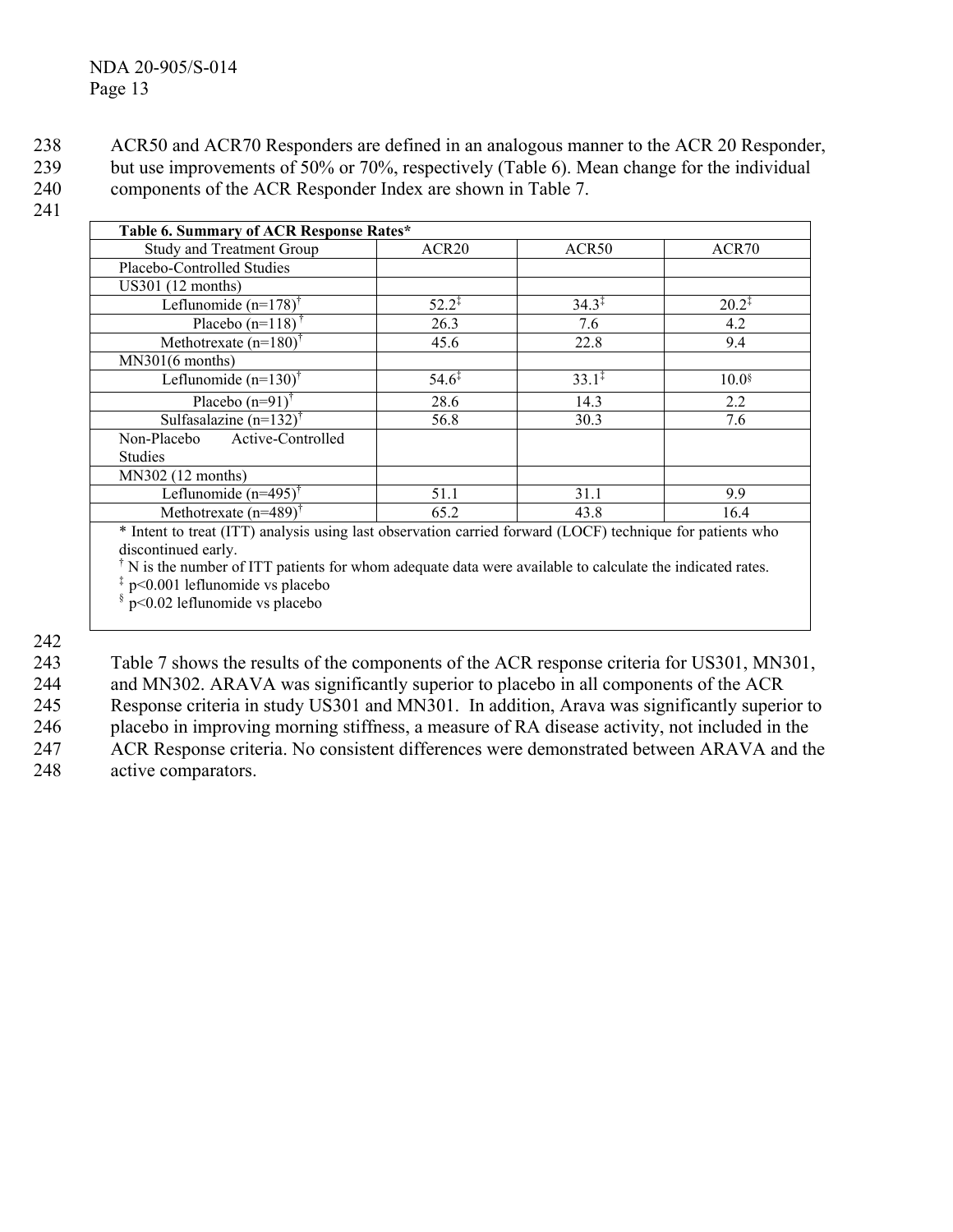| Table 7. Mean Change in the Components of the ACR Responder Index*        |          |                            |         |         |              |         |               |                  |  |
|---------------------------------------------------------------------------|----------|----------------------------|---------|---------|--------------|---------|---------------|------------------|--|
| Components                                                                |          | Placebo-Controlled Studies |         |         |              |         | Non-placebo   |                  |  |
|                                                                           |          |                            |         |         |              |         |               | Controlled Study |  |
|                                                                           |          | <b>US301</b>               |         |         | MN301 Non-US |         |               | MN302 Non-US     |  |
|                                                                           |          | $(12$ months)              |         |         | $(6$ months) |         | $(12$ months) |                  |  |
|                                                                           | Leflu-   | Metho-                     | Placebo | Leflu-  | Sulfa-       | Placebo | Leflu-        | Metho-           |  |
|                                                                           | nomide   | trexate                    |         | nomide  | salazine     |         | nomide        | trexate          |  |
| Tender joint count <sup>1</sup>                                           | $-7.7$   | $-6.6$                     | $-3.0$  | $-9.7$  | $-8.1$       | $-4.3$  | $-8.3$        | $-9.7$           |  |
| Swollen joint count                                                       | $-5.7$   | $-5.4$                     | $-2.9$  | $-7.2$  | $-6.2$       | $-3.4$  | $-6.8$        | $-9.0$           |  |
| Patient global                                                            | $-2.1$   | $-1.5$                     | 0.1     | $-2.8$  | $-2.6$       | $-0.9$  | $-2.3$        | $-3.0$           |  |
| assessment <sup>2</sup>                                                   |          |                            |         |         |              |         |               |                  |  |
| Physician global                                                          | $-2.8$   | $-2.4$                     | $-1.0$  | $-2.7$  | $-2.5$       | $-0.8$  | $-2.3$        | $-3.1$           |  |
| assessment <sup>2</sup>                                                   |          |                            |         |         |              |         |               |                  |  |
| Physical                                                                  |          |                            |         |         |              |         |               |                  |  |
| function/disabilit                                                        | $-0.29$  | $-0.15$                    | 0.07    | $-0.50$ | $-0.29$      | $-0.04$ | $-0.37$       | $-0.44$          |  |
| y                                                                         |          |                            |         |         |              |         |               |                  |  |
| (MHAQ/HAQ)                                                                |          |                            |         |         |              |         |               |                  |  |
| Pain intensity                                                            | $-2.2$   | $-1.7$                     | $-0.5$  | $-2.7$  | $-2.0$       | $-0.9$  | $-2.1$        | $-2.9$           |  |
| Erythrocyte                                                               | $-6.26$  | $-6.48$                    | 2.56    | $-7.48$ | $-16.56$     | 3.44    | $-10.12$      | $-22.18$         |  |
| Sedimentation                                                             |          |                            |         |         |              |         |               |                  |  |
| rate                                                                      |          |                            |         |         |              |         |               |                  |  |
| C-reactive protein                                                        | $-0.62$  | $-0.50$                    | 0.47    | $-2.26$ | $-1.19$      | 0.16    | $-1.86$       | $-2.45$          |  |
| ot included in the ACR Responder Index                                    |          |                            |         |         |              |         |               |                  |  |
| Morning Stiffness                                                         | $-101.4$ | $-88.7$                    | 14.7    | $-93.0$ | $-42.4$      | $-6.8$  | $-63.7$       | $-86.6$          |  |
| (min)                                                                     |          |                            |         |         |              |         |               |                  |  |
| * Last Observation Carried Forward; Negative Change Indicates Improvement |          |                            |         |         |              |         |               |                  |  |
| 1 Based on 28 joint count                                                 |          |                            |         |         |              |         |               |                  |  |

2 Visual Analog Scale - 0=Best; 10=Worst

250

#### 251 **Maintenance of effect**

252 253 254 255 After completing 12 months of treatment, patients continuing on study treatment were evaluated for an additional 12 months of double-blind treatment (total treatment period of 2 years) in studies US301, MN305, and MN304. ACR Responder rates at 12 months were maintained over 2 years in most patients continuing a second year of treatment.

256 257 Improvement from baseline in the individual components of the ACR responder criteria was also sustained in most patients during the second year of Arava treatment in all three trials.

#### 259 **2. Inhibition of structural damage**

260

258

261 262 263 264 265 The change from baseline to endpoint in progression of structural disease, as measured by the Sharp X-ray score, is displayed in Figure 3. ARAVA was statistically significantly superior to placebo in inhibiting the progression of disease by the Sharp Score. No consistent differences were demonstrated between leflunomide and methotrexate or between leflunomide and sulfasalazine.

266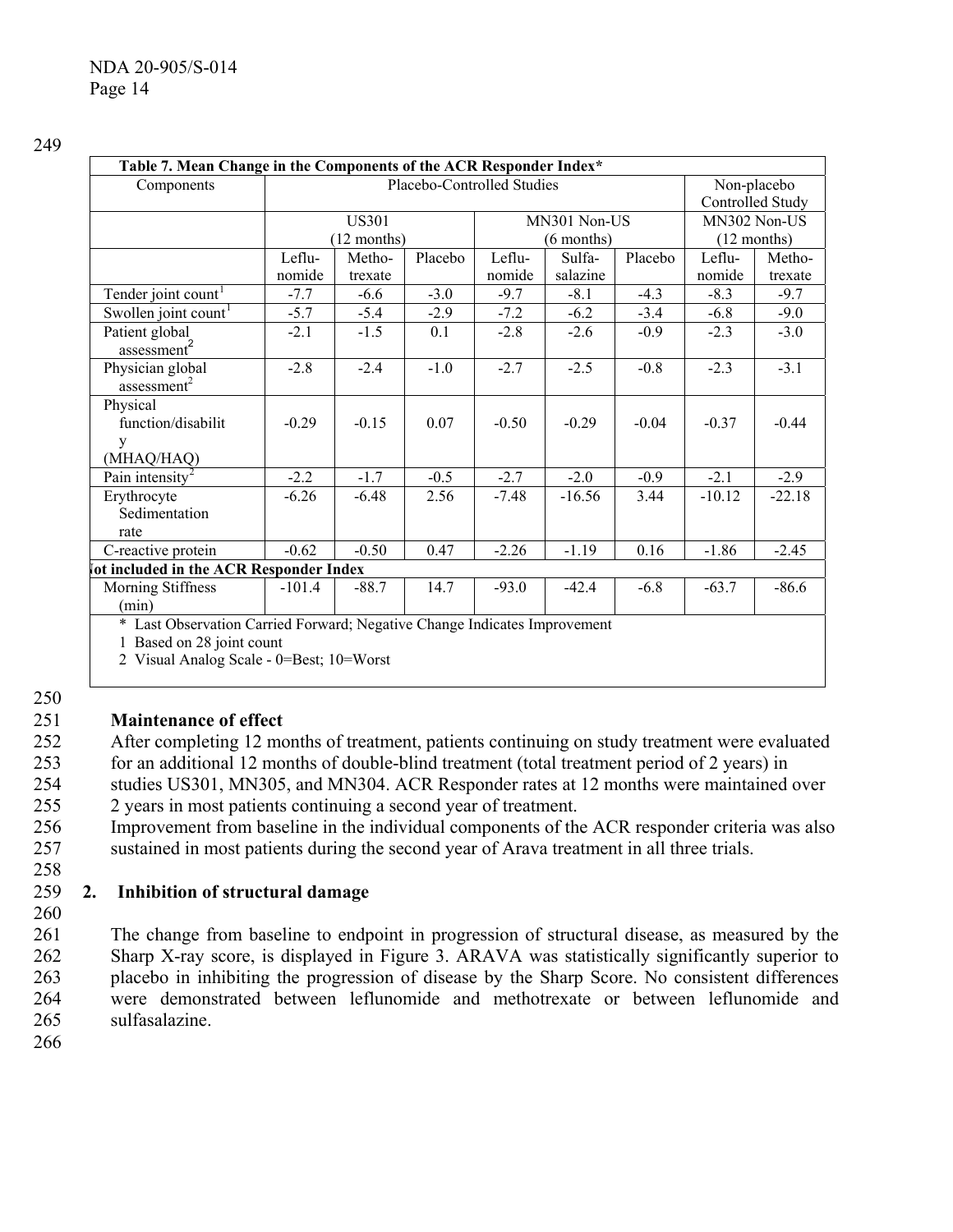### NDA 20-905/S-014 Page 15





# 268 269 270 271

|              | <b>Comparisons</b>            | 95% Confidence Interval | p Value |
|--------------|-------------------------------|-------------------------|---------|
| US301        | Leflunomide vs. Placebo       | $(-4.0, -1.1)$          | 0.0007  |
|              | Methotrexate vs. Placebo      | $(-2.6, -0.2)$          | 0.0196  |
|              | Leflunomide vs. Methotrexate  | $(-2.3, 0.0)$           | 0.0499  |
| <b>MN301</b> | Leflunomide vs. Placebo       | $(-6.2, -1.8)$          | 0.0004  |
|              | Sulfasalazine vs. Placebo     | $(-6.9, 0.0)$           | 0.0484  |
|              | Leflunomide vs. Sulfasalazine | $(-3.3, 1.2)$           | NS.     |
| MN302        | Leflunomide vs. Methotrexate  | $(-2.2, 7.4)$           | NS.     |

# 272

273

#### 274 **3. Improvement in physical function**

275 276 277 278 279 280 The Health Assessment Questionnaire (HAQ) assesses a patient's physical function and degree of disability. The mean change from baseline in functional ability as measured by the HAQ Disability Index (HAQ DI) in the 6 and 12 month placebo and active controlled trials is shown in Figure 4. ARAVA was statistically significantly superior to placebo in improving physical function. Superiority to placebo was demonstrated consistently across all eight HAQ DI subscales (dressing, arising, eating, walking, hygiene, reach, grip and activities) in both placebo controlled studies.

- 281 282
- 283 The Medical Outcomes Survey Short Form 36 (SF-36), a generic health-related quality of life
- 284 questionnaire, further addresses physical function. In US301, at 12 months, ARAVA provided
- 285 statistically significant improvements compared to placebo in the Physical Component Summary
- 286 (PCS) Score.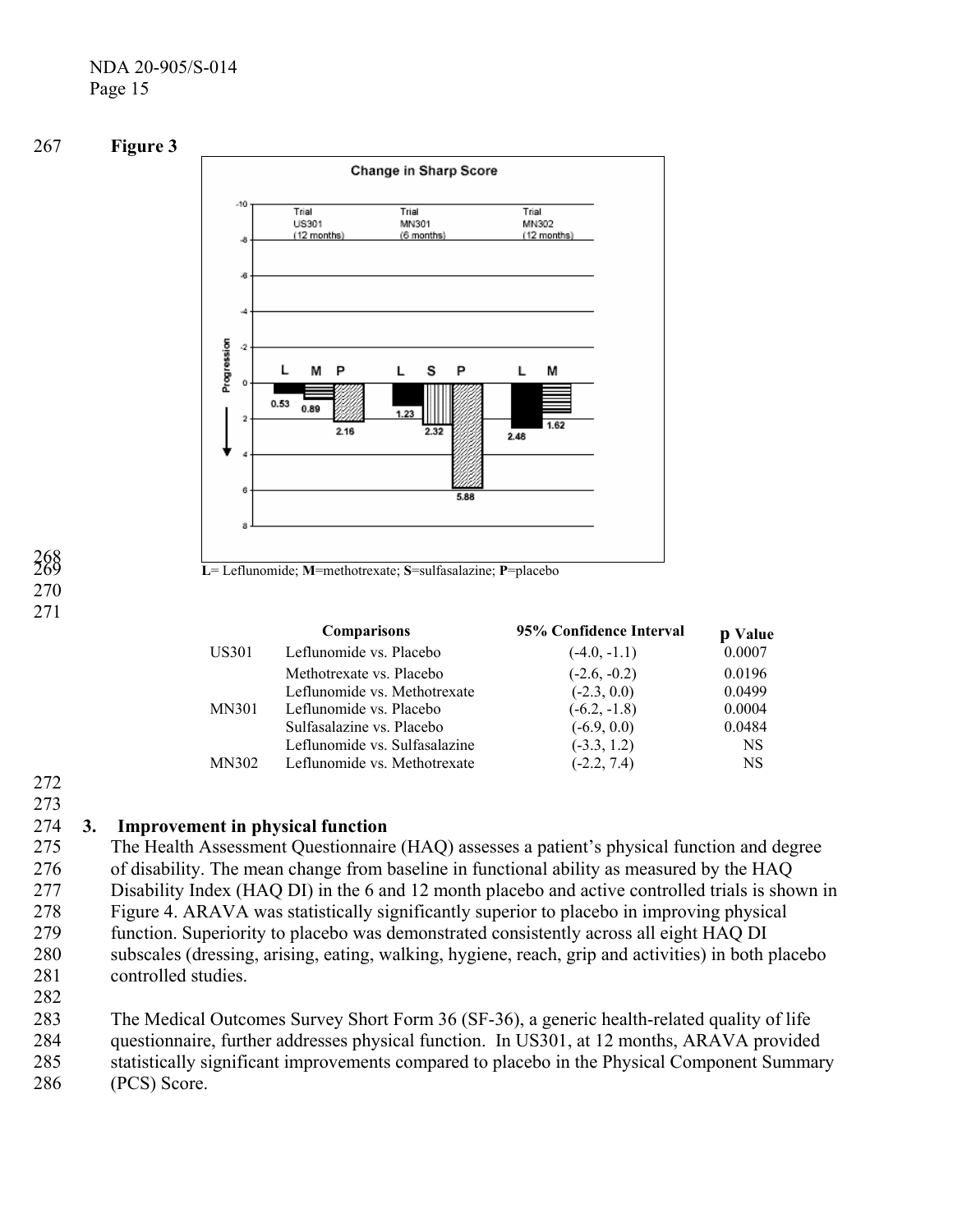

# **Change in Functional Ability Measure\***

**L**=Leflunomide, **M**=Methotrexate, **P**=Placebo, **S**=Sulfasalazine

291

287

288 **Figure 4** 

|       | Comparison                    | 95% Confidence Interval | p Value       |
|-------|-------------------------------|-------------------------|---------------|
| US301 | Leflunomide vs. Placebo       | $(-0.58, -0.29)$        | 0.0001        |
|       | Leflunomide vs. Methotrexate  | $(-0.34, -0.07)$        | 0.0026        |
| MN301 | Leflunomide vs. Placebo       | $(-0.67, -0.36)$        | $\leq 0.0001$ |
|       | Leflunomide vs. Sulfasalazine | $(-0.33, -0.03)$        | 0.0163        |
| MN302 | Leflunomide vs. Methotrexate  | (0.01, 0.16)            | 0.0221        |

#### 292 **Maintenance of effect**

293 294 295 The improvement in physical function demonstrated at 6 and 12 months was maintained over two years. In those patients continuing therapy for a second year, this improvement in physical function as measured by HAQ and SF-36 (PCS) was maintained.

#### 297 **B. PEDIATRICS**

298

296

#### 299 **Clinical Trials in Pediatrics**

300 301 302 303 304 305 306 307 308 309 ARAVA was studied in a single multicenter, double-blind, active-controlled trial in 94 patients (1:1 randomization) with polyarticular course juvenile rheumatoid arthritis (JRA) as defined by the American College of Rheumatology (ACR). Approximately 68% of pediatric patients receiving ARAVA, versus 89% of pediatric patients receiving the active comparator, improved by Week 16 (end-of-study) employing the JRA Definition of Improvement (DOI)  $\geq$  30 % responder endpoint. In this trial, the loading dose and maintenance dose of ARAVA was based on three weight categories: <20 kg, 20-40kg, and >40 kg. The response rate to ARAVA in pediatric patients ≤40 kg was less robust than in pediatric patients >40 kg suggesting suboptimal dosing in smaller weight pediatric patients, as studied, resulting in less than efficacious plasma concentrations, despite reduced clearance of M1. (See **Pharmacokinetics**).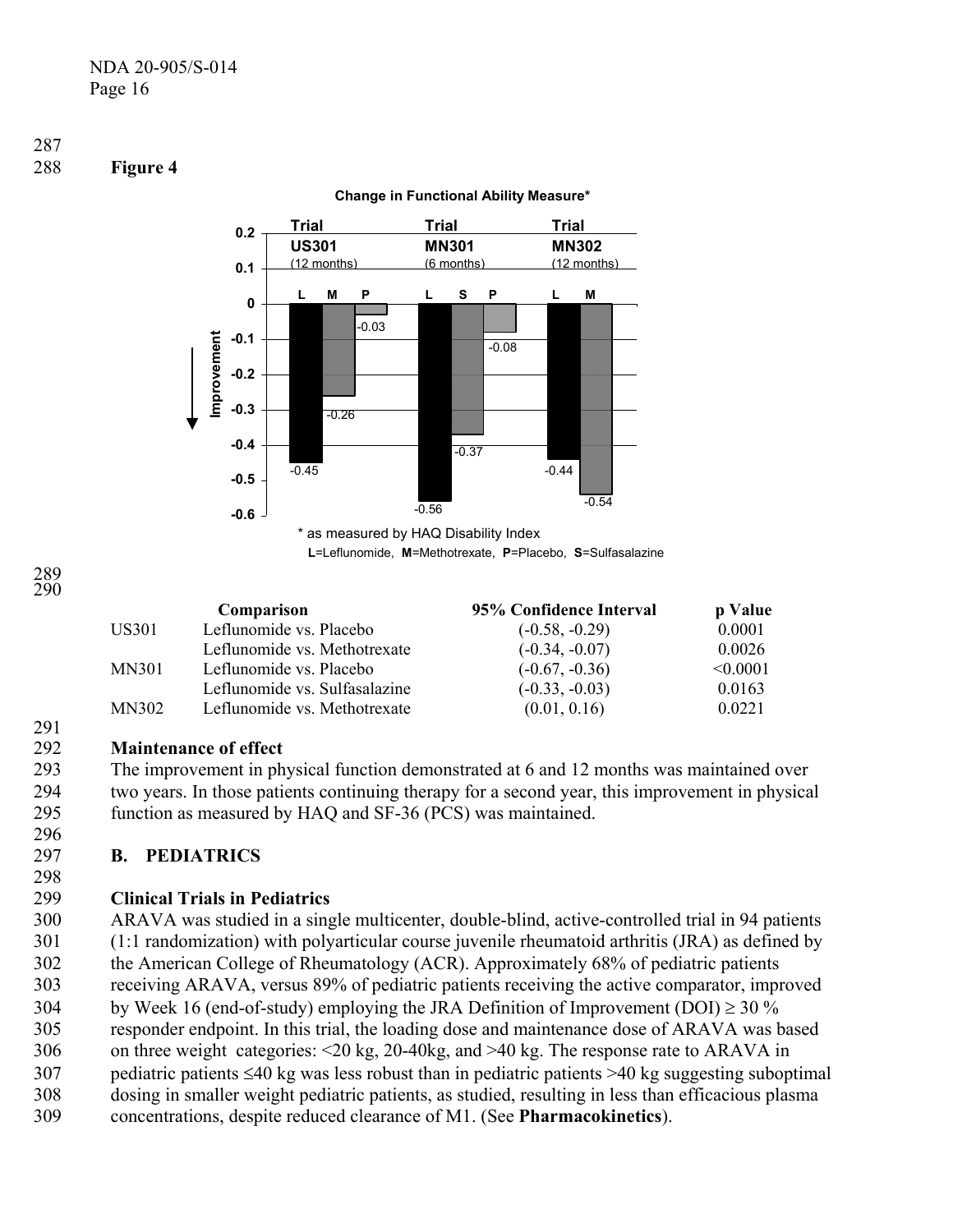| 310 |                |                                                                                                     |
|-----|----------------|-----------------------------------------------------------------------------------------------------|
| 311 |                | <b>INDICATIONS AND USAGE</b>                                                                        |
| 312 |                |                                                                                                     |
| 313 |                | ARAVA is indicated in adults for the treatment of active rheumatoid arthritis (RA):                 |
| 314 | 1.             | to reduce signs and symptoms                                                                        |
| 315 | 2.             | to inhibit structural damage as evidenced by X-ray erosions and joint space narrowing               |
| 316 | 3 <sub>1</sub> | to improve physical function.                                                                       |
| 317 |                | (see CLINICAL STUDIES)                                                                              |
| 318 |                |                                                                                                     |
| 319 |                | Aspirin, nonsteroidal anti-inflammatory agents and/or low dose corticosteroids may be continued     |
| 320 |                | during treatment with ARAVA (see PRECAUTIONS - Drug Interactions - NSAIDs). The                     |
| 321 |                | combined use of ARAVA with antimalarials, intramuscular or oral gold, D penicillamine,              |
| 322 |                | azathioprine, or methotrexate has not been adequately studied (see WARNINGS -                       |
| 323 |                | <b>Immunosuppression Potential/Bone Marrow Suppression).</b>                                        |
| 324 |                |                                                                                                     |
| 325 |                | <b>CONTRAINDICATIONS</b>                                                                            |
| 326 |                |                                                                                                     |
| 327 |                | ARAVA is contraindicated in patients with known hypersensitivity to leflunomide or any of the       |
| 328 |                | other components of ARAVA.                                                                          |
| 329 |                | ARAVA can cause fetal harm when administered to a pregnant woman. Leflunomide, when                 |
| 330 |                | administered orally to rats during organogenesis at a dose of 15 mg/kg, was teratogenic (most       |
| 331 |                | notably anophthalmia or microophthalmia and internal hydrocephalus). The systemic exposure          |
| 332 |                | of rats at this dose was approximately 1/10 the human exposure level based on AUC. Under            |
| 333 |                | these exposure conditions, leflunomide also caused a decrease in the maternal body weight and       |
| 334 |                | an increase in embryolethality with a decrease in fetal body weight for surviving fetuses. In       |
| 335 |                | rabbits, oral treatment with 10 mg/kg of leflunomide during organogenesis resulted in fused,        |
| 336 |                | dysplastic sternebrae. The exposure level at this dose was essentially equivalent to the maximum    |
| 337 |                | human exposure level based on AUC. At a 1 mg/kg dose, leflunomide was not teratogenic in rats       |
| 338 |                | and rabbits.                                                                                        |
| 339 |                | When female rats were treated with 1.25 mg/kg of leflunomide beginning 14 days before mating        |
| 340 |                | and continuing until the end of lactation, the offspring exhibited marked (greater than 90%)        |
| 341 |                | decreases in postnatal survival. The systemic exposure level at 1.25 mg/kg was approximately        |
| 342 |                | 1/100 the human exposure level based on AUC.                                                        |
| 343 |                | ARAVA is contraindicated in women who are or may become pregnant. If this drug is used              |
| 344 |                | during pregnancy, or if the patient becomes pregnant while taking this drug, the patient should be  |
| 345 |                | apprised of the potential hazard to the fetus.                                                      |
| 346 |                |                                                                                                     |
| 347 |                | <b>WARNINGS</b>                                                                                     |
| 348 |                |                                                                                                     |
| 349 |                | <b>Immunosuppression Potential/Bone Marrow Suppression</b>                                          |
| 350 |                | ARAVA is not recommended for patients with severe immunodeficiency, bone marrow                     |
| 351 |                | dysplasia, or severe, uncontrolled infections. In the event that a serious infection occurs, it may |
| 352 |                | be necessary to interrupt therapy with ARAVA and administer cholestyramine or charcoal (see         |
| 353 |                | PRECAUTIONS - General - Need for Drug Elimination). Medications like leflunomide that               |
| 354 |                | have immunosuppression potential may cause patients to be more susceptible to infections,           |
| 355 |                | including opportunistic infections. Rarely, severe infections including sepsis, which may be fatal, |
| 356 |                | have been reported in patients receiving ARAVA. Most of the reports were confounded by              |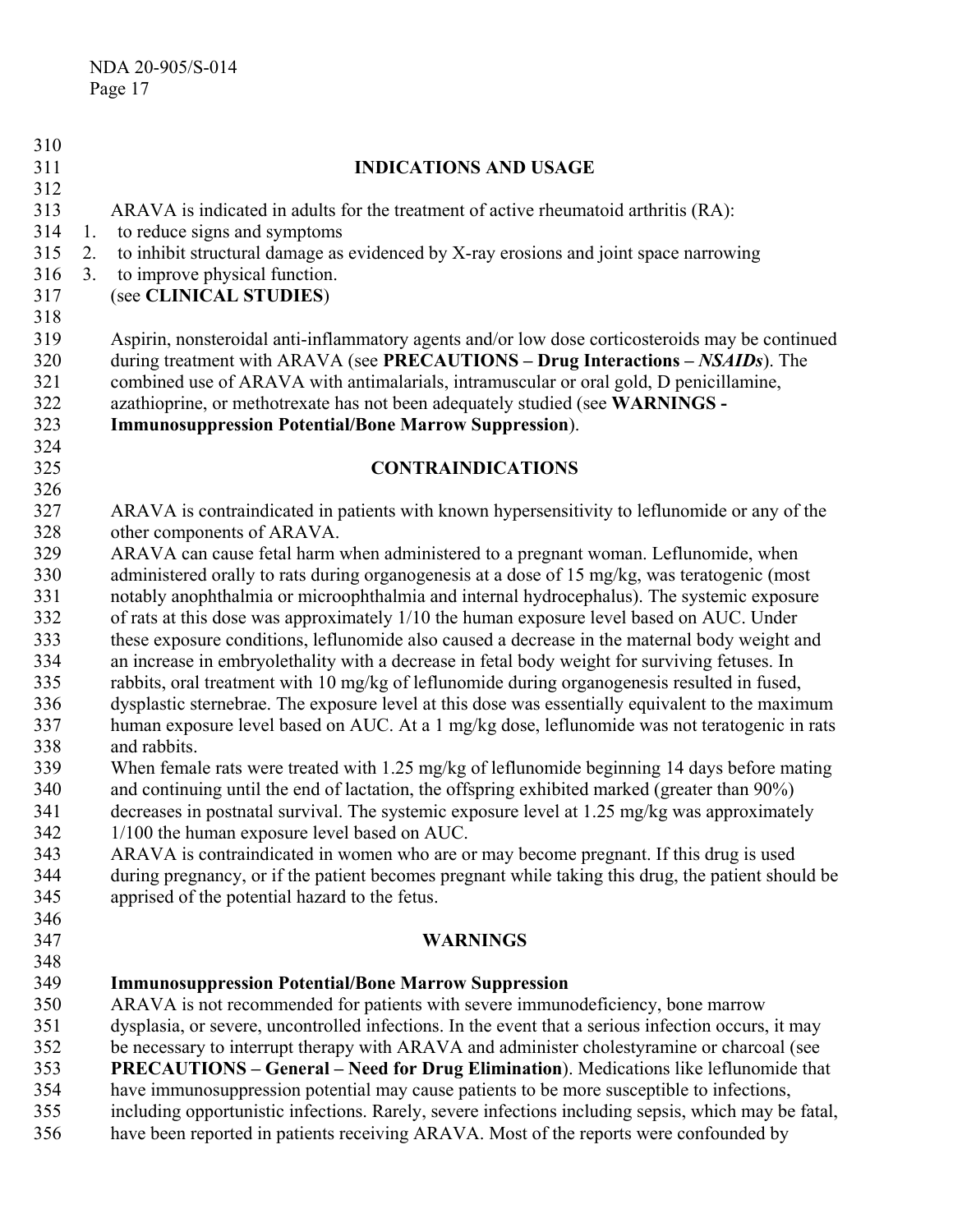- concomitant immunosuppressant therapy and/or comorbid illness which, in addition to 357
- rheumatoid disease, may predispose patients to infection. 358
- 359 There have been rare reports of pancytopenia, agranulocytosis and thrombocytopenia in patients
- 360 receiving ARAVA alone. These events have been reported most frequently in patients who
- 361 received concomitant treatment with methotrexate or other immunosuppressive agents, or who
- 362 had recently discontinued these therapies; in some cases, patients had a prior history of a
- 363 significant hematologic abnormality.
- 364 Patients taking ARAVA should have platelet, white blood cell count and hemoglobin or
- 365 366 hematocrit monitored at baseline and monthly for six months following initiation of therapy and every 6- to 8 weeks thereafter. If used with concomitant methotrexate and/or other potential
- 367 immunosuppressive agents, chronic monitoring should be monthly. If evidence of bone marrow
- 368 suppression occurs in a patient taking ARAVA, treatment with ARAVA should be stopped, and
- 369 cholestyramine or charcoal should be used to reduce the plasma concentration of leflunomide
- 370 active metabolite (see **PRECAUTIONS – General – Need for Drug Elimination**).
- 371 In any situation in which the decision is made to switch from ARAVA to another anti-rheumatic
- 372 373 agent with a known potential for hematologic suppression, it would be prudent to monitor for hematologic toxicity, because there will be overlap of systemic exposure to both compounds.
- 374 ARAVA washout with cholestyramine or charcoal may decrease this risk, but also may induce
- 375 disease worsening if the patient had been responding to ARAVA treatment.

#### 376 **Hepatotoxicity**

- 377 **RARE CASES OF SEVERE LIVER INJURY, INCLUDING CASES WITH FATAL**
- 378 **OUTCOME, HAVE BEEN REPORTED DURING TREATMENT WITH**
- 379 **LEFLUNOMIDE. MOST CASES OF SEVERE LIVER INJURY OCCUR WITHIN 6**
- 380 **MONTHS OF THERAPY AND IN A SETTING OF MULTIPLE RISK FACTORS FOR**
- 381 **HEPATOTOXICITY (liver disease, other hepatotoxins). (See PRECAUTIONS).**
- 382 383 384 At minimum, ALT (SGPT) must be performed at baseline and monitored initially at monthly intervals during the first six months then, if stable, every 6 to 8 weeks thereafter. In addition, if ARAVA and methotrexate are given concomitantly, ACR guidelines for monitoring
- 385 386 methotrexate liver toxicity must be followed with ALT, AST, and serum albumin testing monthly.
- 387 Guidelines for dose adjustment or discontinuation based on the severity and persistence of ALT
- 388 389 elevation are recommended as follows: For confirmed ALT elevations between 2- and 3-fold ULN, dose reduction to 10 mg/day may allow continued administration of ARAVA under close
- 390 monitoring. If elevations between 2- and 3-fold ULN persist despite dose reduction or if ALT
- 391 elevations of >3-fold ULN are present, ARAVA should be discontinued and cholestyramine or
- 392 charcoal should be administered (see **PRECAUTIONS - General - Need for Drug**
- 393 394 **Elimination**) with close monitoring, including retreatment with cholestyramine or charcoal as indicated.
- 395 396 In clinical trials, ARAVA treatment as monotherapy or in combination with methotrexate was associated with elevations of liver enzymes, primarily ALT and AST, in a significant number of
- 397 patients; these effects were generally reversible. Most transaminase elevations were mild  $(\leq 2$ -
- 398 fold ULN) and usually resolved while continuing treatment. Marked elevations (>3-fold ULN)
- 399 occurred infrequently and reversed with dose reduction or discontinuation of treatment. Table 8
- 400 shows liver enzyme elevations seen with monthly monitoring in clinical trials US301 and
- 401 MN301. It was notable that the absence of folate use in MN302 was associated with a
- 402 considerably greater incidence of liver enzyme elevation on methotrexate.
- 403 404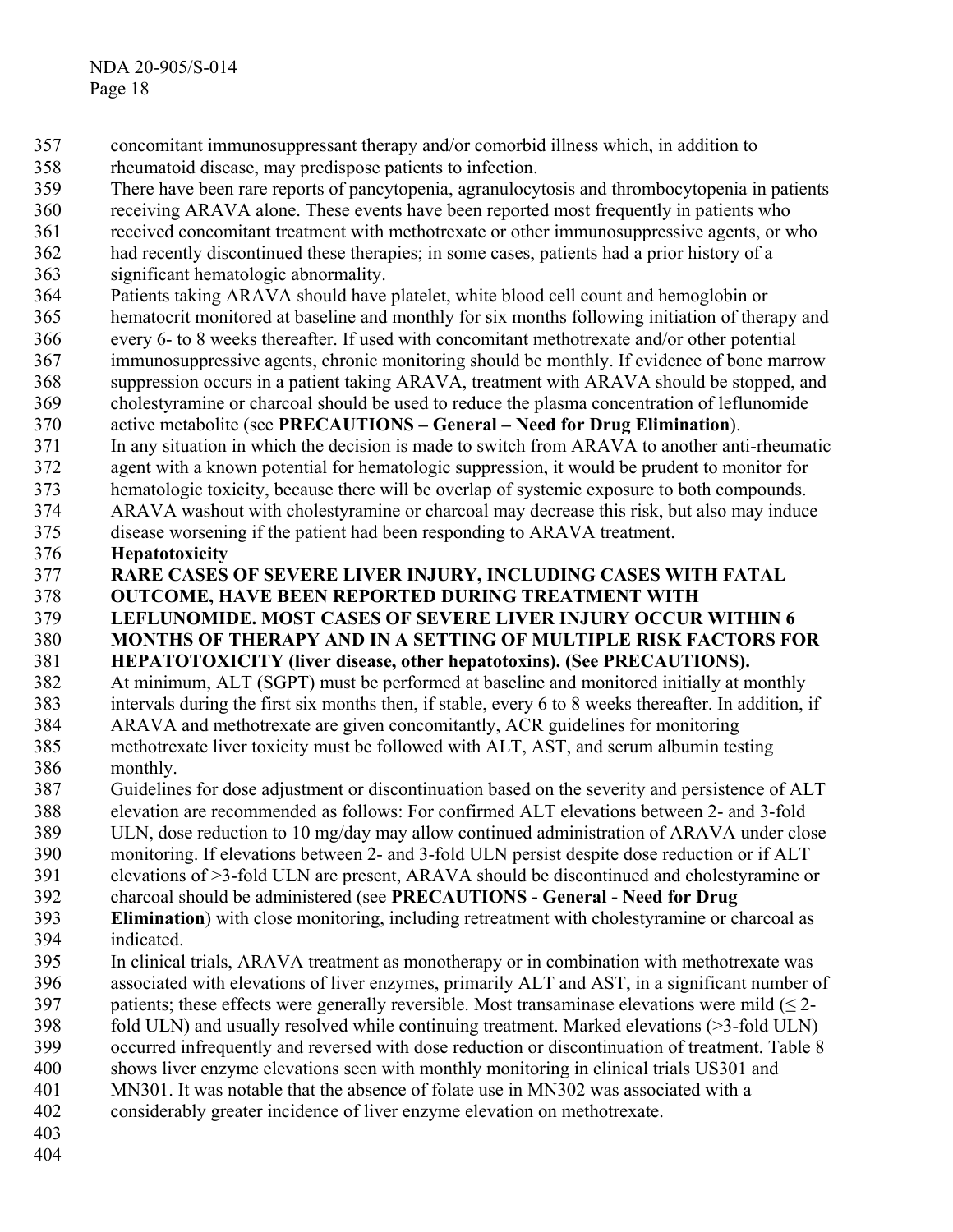| Table 8. Liver Enzyme Elevations >3-fold Upper Limits of Normal (ULN) |       |              |            |       |              |            |            |            |
|-----------------------------------------------------------------------|-------|--------------|------------|-------|--------------|------------|------------|------------|
|                                                                       |       | <b>US301</b> |            |       | <b>MN301</b> | $MN302*$   |            |            |
|                                                                       | LEF   | PL           | <b>MTX</b> | LEF   | PL           | <b>SSZ</b> | <b>LEF</b> | <b>MTX</b> |
| ALT (SGPT)                                                            |       |              |            |       |              |            |            |            |
| >3-fold ULN                                                           |       |              |            |       |              | C          | 13         | 83         |
| $(n\% )$                                                              | (4.4) | (2.5)        | (2.7)      | (1.5) | (1.1)        | (1.5)      | (2.6)      | (16.7)     |
| Reversed to $\leq$ 2-fold ULN:                                        |       |              |            |       |              |            | 12         | 82         |
| Timing of Elevation                                                   |       |              |            |       |              |            |            |            |
| 0-3 Months                                                            | 6     |              |            | ↑     |              | ↑          |            |            |
| 4-6 Months                                                            |       |              |            |       |              |            |            | 34         |
| 7-9 Months                                                            |       |              |            |       |              |            |            | 16         |
| 10-12 Months                                                          |       |              |            |       |              |            |            |            |

405 \*Only 10% of patients in MN302 received folate. All patients in US301 received folate.

406 407

In a 6 month study of 263 patients with persistent active rheumatoid arthritis despite

- 408 409 methotrexate therapy, and with normal LFTs, leflunomide was added to a group of 133 patients starting at 10 mg per day and increased to 20 mg as needed. An increase in ALT greater than or
- 410 411 equal to three times the ULN was observed in 3.8% of patients compared to 0.8% in 130 patients continued on methotrexate with placebo added.

#### 412 **Pre-existing Hepatic Disease**

- 413 Given the possible risk of increased hepatotoxicity, and the role of the liver in drug activation,
- 414 elimination and recycling, the use of ARAVA is not recommended in patients with significant
- 415 hepatic impairment or evidence of infection with hepatitis B or C viruses. (See **WARNINGS –**

#### 416 **Hepatotoxicity**).

#### 417 **Skin Reactions**

- 418 Rare cases of Stevens-Johnson syndrome and toxic epidermal necrolysis have been reported in
- 419 patients receiving ARAVA. If a patient taking ARAVA develops any of these conditions,
- 420 ARAVA therapy should be stopped, and a drug elimination procedure is recommended (see

#### 421 **PRECAUTIONS - General - Need for Drug Elimination**).

#### 422 **Malignancy**

- 423 424 The risk of malignancy, particularly lymphoproliferative disorders, is increased with the use of some immunosuppression medications. There is a potential for immunosuppression with
- 425 ARAVA. No apparent increase in the incidence of malignancies and lymphoproliferative
- 426
- 427 disorders was reported in the clinical trials of ARAVA, but larger and longer-term studies would be needed to determine whether there is an increased risk of malignancy or lymphoproliferative
- 428 disorders with ARAVA.

#### 429 **Use in Women of Childbearing Potential**

- 430 There are no adequate and well-controlled studies evaluating ARAVA in pregnant women.
- 431 However, based on animal studies, leflunomide may increase the risk of fetal death or
- 432 teratogenic effects when administered to a pregnant woman (see **CONTRAINDICATIONS**).
- 433 Women of childbearing potential must not be started on ARAVA until pregnancy is excluded
- 434 and it has been confirmed that they are using reliable contraception. Before starting treatment
- 435 with ARAVA, patients must be fully counseled on the potential for serious risk to the fetus.
- 436 The patient must be advised that if there is any delay in onset of menses or any other reason to suspect
- 437 pregnancy, they must notify the physician immediately for pregnancy testing and, if positive, the
- 438 physician and patient must discuss the risk to the pregnancy. It is possible that rapidly lowering the
- 439 440 blood level of the active metabolite by instituting the drug elimination procedure described below at the first delay of menses may decrease the risk to the fetus from ARAVA.
- 441 Upon discontinuing ARAVA, it is recommended that all women of childbearing potential
- 442 undergo the drug elimination procedure described below. Women receiving ARAVA treatment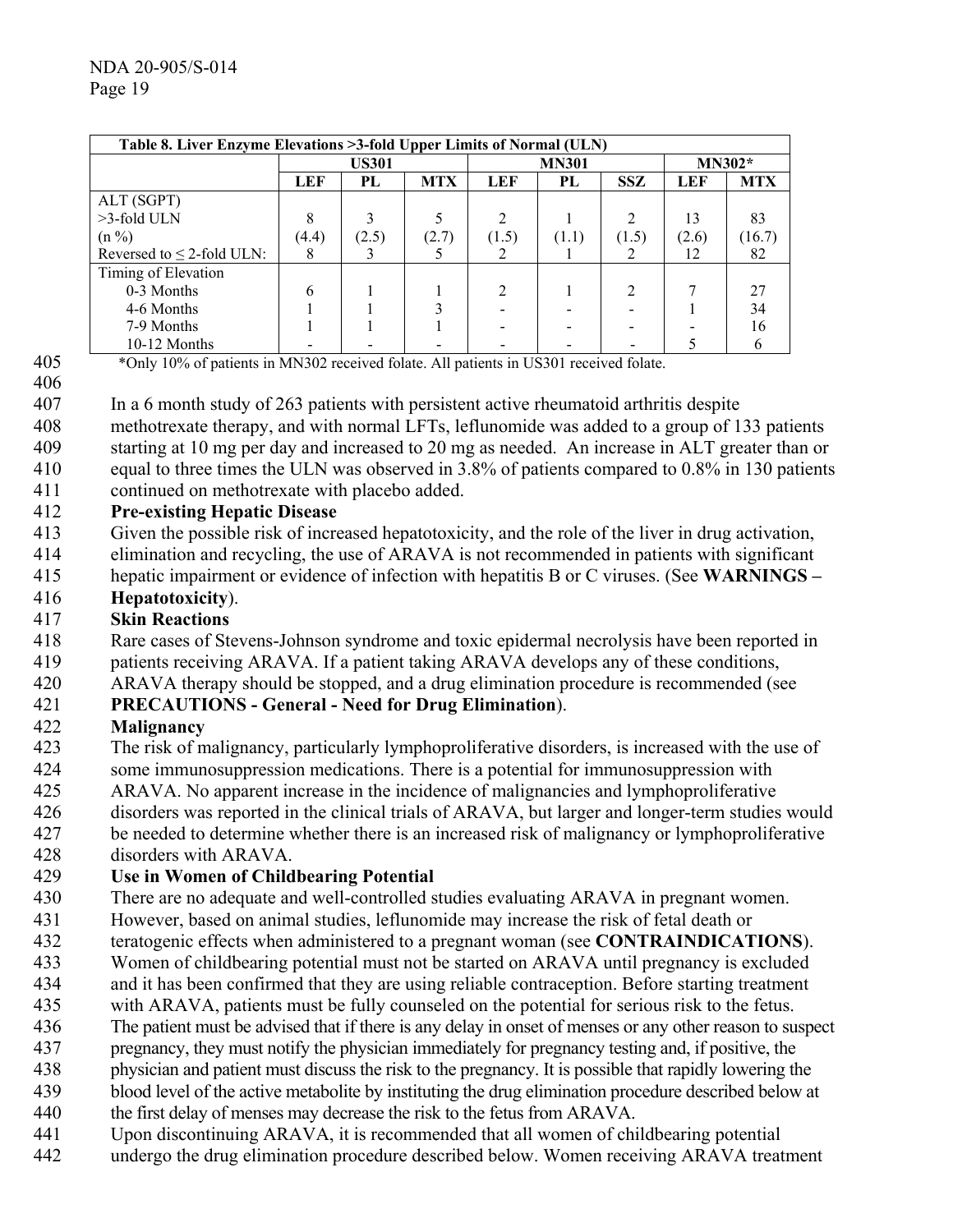procedure described below which includes verification of M1 metabolite plasma levels less than  $0.02 \text{ mg/L } (0.02 \text{ µg/mL})$ . Human plasma levels of the active metabolite (M1) less than 0.02 mg/L (0.02 µg/mL) are expected to have minimal risk based on available animal data. 444 445 446 447 448 449 450 451 452 453 454 455 456 457 458 459 460 461 462 463 464 465 466 467 468 469 470 471 472 473 474 475 476 477 478 479 480 481 482 483 484 485 486 487 488 **Drug Elimination Procedure**  The following drug elimination procedure is recommended to achieve non-detectable plasma levels (less than 0.02 mg/L or 0.02 µg/mL) after stopping treatment with ARAVA: 1. Administer cholestyramine 8 grams 3 times daily for 11 days. (The 11 days do not need to be consecutive unless there is a need to lower the plasma level rapidly.) 2. Verify plasma levels less than  $0.02 \text{ mg/L}$  ( $0.02 \text{ µg/mL}$ ) by two separate tests at least 14 days apart. If plasma levels are higher than 0.02 mg/L, additional cholestyramine treatment should be considered. Without the drug elimination procedure, it may take up to 2 years to reach plasma M1 metabolite levels less than 0.02 mg/L due to individual variation in drug clearance. **PRECAUTIONS General Need for Drug Elimination**  The active metabolite of leflunomide is eliminated slowly from the plasma. In instances of any serious toxicity from ARAVA, including hypersensitivity, use of a drug elimination procedure as described in this section is highly recommended to reduce the drug concentration more rapidly after stopping ARAVA therapy. If hypersensitivity is the suspected clinical mechanism, more prolonged cholestyramine or charcoal administration may be necessary to achieve rapid and sufficient clearance. The duration may be modified based on the clinical status of the patient. Cholestyramine given orally at a dose of 8 g three times a day for 24 hours to three healthy volunteers decreased plasma levels of M1 by approximately 40% in 24 hours and by 49 to 65% in 48 hours. Administration of activated charcoal (powder made into a suspension) orally or via nasogastric tube (50 g every 6 hours for 24 hours) has been shown to reduce plasma concentrations of the active metabolite, M1, by 37% in 24 hours and by 48% in 48 hours. These drug elimination procedures may be repeated if clinically necessary. **Respiratory**  Interstitial lung disease has been reported during treatment with leflunomide and has been associated with fatal outcomes (**see ADVERSE REACTIONS).** Interstitial lung disease is a potentially fatal disorder, which may occur acutely at any time during therapy and has a variable clinical presentation. New onset or worsening pulmonary symptoms, such as cough and dyspnea, with or without associated fever, may be a reason for discontinuation of the therapy and for further investigation, as appropriate. If discontinuation of the drug is necessary, initiation of wash-out procedures should be considered. (see **WARNINGS – Drug Elimination Procedure). Renal Insufficiency**  Single dose studies in dialysis patients show a doubling of the free fraction of M1 in plasma. There is no clinical experience in the use of ARAVA in patients with renal impairment. Caution should be used when administering this drug in this population. **Vaccinations**  No clinical data are available on the efficacy and safety of vaccinations during ARAVA

who wish to become pregnant must discontinue ARAVA and undergo the drug elimination

489 treatment. Vaccination with live vaccines is, however, not recommended. The long half-life of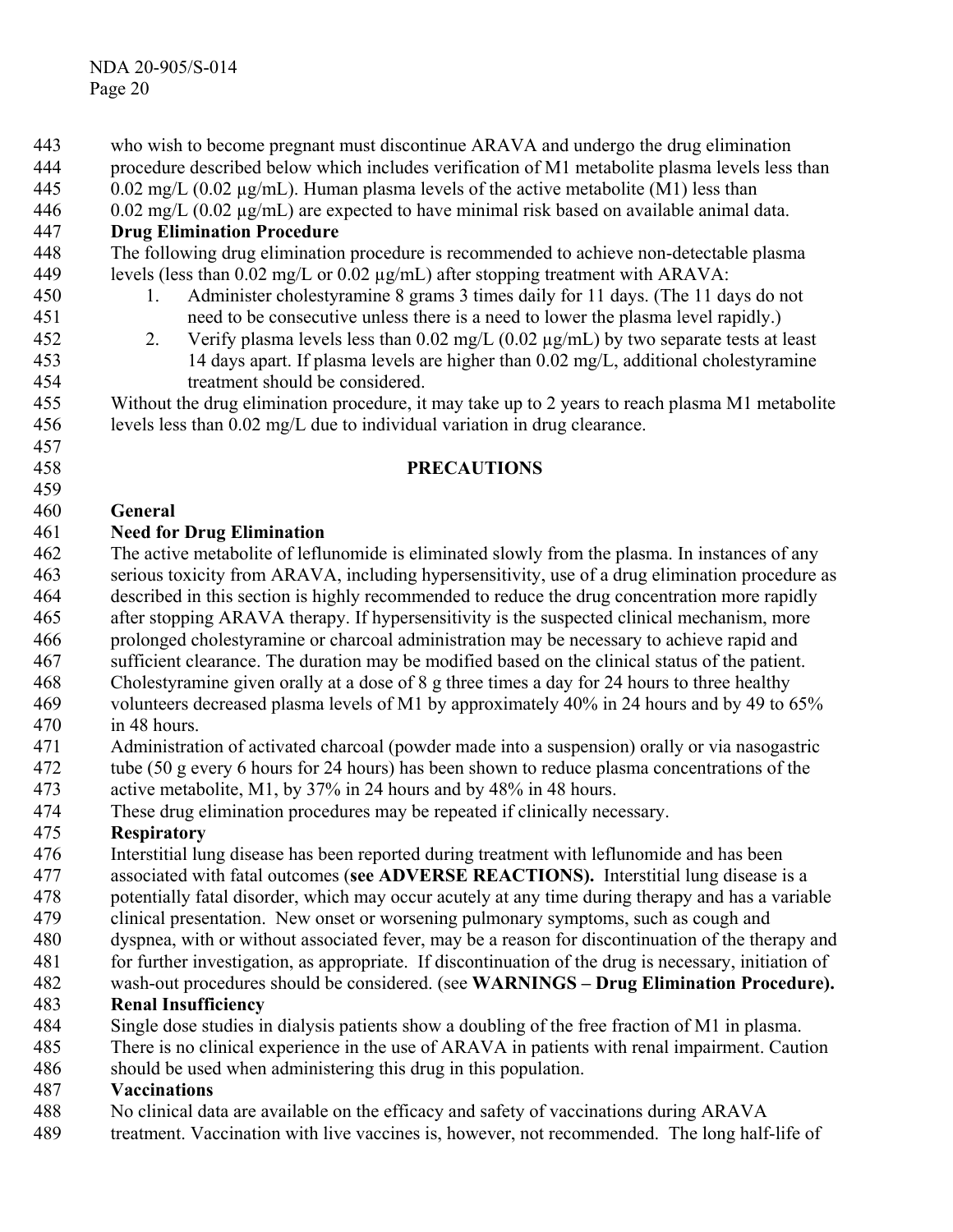- ARAVA should be considered when contemplating administration of a live vaccine after 490
- stopping ARAVA. 491

#### 492 **Information for Patients**

- 493 494 495 496 497 498 499 • The potential for increased risk of birth defects should be discussed with female patients of childbearing potential. It is recommended that physicians advise women that they may be at increased risk of having a child with birth defects if they are pregnant when taking ARAVA, become pregnant while taking ARAVA, or do not wait to become pregnant until they have stopped taking ARAVA and followed the drug elimination procedure (as described in **WARNINGS – Use In Women of Childbearing Potential – Drug Elimination Procedure**).
- 500 501 502 • Patients should be advised of the possibility of rare, serious skin reactions. Patients should be instructed to inform their physicians promptly if they develop a skin rash or mucous membrane lesions.
- 503 504 505 • Patients should be advised of the potential hepatotoxic effects of ARAVA and of the need for monitoring liver enzymes. Patients should be instructed to notify their physicians if they develop symptoms such as unusual tiredness, abdominal pain or jaundice.
- 506 507 508 509 510 511 512 • Patients should be advised that they may develop a lowering of their blood counts and should have frequent hematologic monitoring. This is particularly important for patients who are receiving other immunosuppressive therapy concurrently with ARAVA, who have recently discontinued such therapy before starting treatment with ARAVA, or who have had a history of a significant hematologic abnormality. Patients should be instructed to notify their physicians promptly if they notice symptoms of pancytopenia (such as easy bruising or bleeding, recurrent infections, fever, paleness or unusual tiredness).
- 513 514 515 • Patients should be informed about the early warning signs of interstitial lung disease and asked to contact their physician as soon as possible if these symptoms appear or worsen during therapy.

#### 516 **Laboratory Tests**

#### 517 *Hematologic Monitoring*

- 518 519 At minimum, patients taking ARAVA should have platelet, white blood cell count and hemoglobin or hematocrit monitored at baseline and monthly for six months following initiation
- 520 of therapy and every 6 to 8 weeks thereafter.

#### 521 *Bone Marrow Suppression Monitoring*

- 522 If used concomitantly with immunosuppressants such as methotrexate, chronic monitoring
- 523 524 should be monthly. (see **WARNINGS - Immunosuppression Potential/Bone Marrow Suppression**).
- 

#### 525 *Liver Enzyme Monitoring*

- 526 ALT (SGPT) must be performed at baseline and monitored at monthly intervals during the first
- 527 six months then, if stable, every 6 to 8 weeks thereafter. In addition, if ARAVA and
- 528 methotrexate are given concomitantly, ACR guidelines for monitoring methotrexate liver
- 529 toxicity must be followed with ALT, AST, and serum albumin testing every month. (See

#### 530 **WARNINGS – Hepatotoxicity**.)

- 531 532 533 Due to a specific effect on the brush border of the renal proximal tubule, ARAVA has a uricosuric effect. A separate effect of hypophosphaturia is seen in some patients. These effects have not been seen together, nor have there been alterations in renal function.
- 534 **Drug Interactions**
- 535 *Cholestyramine and Charcoal*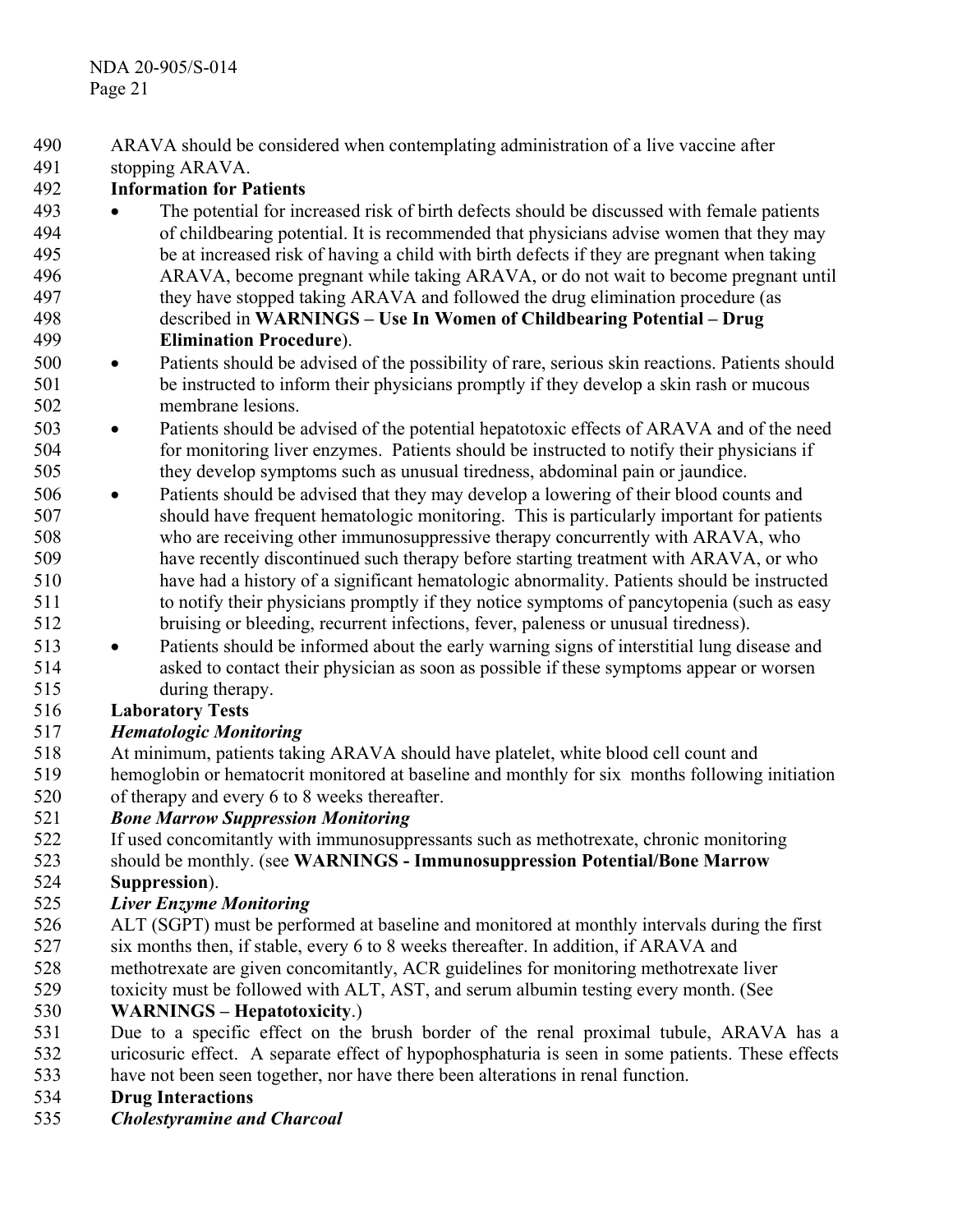- Administration of cholestyramine or activated charcoal in patients  $(n=13)$  and volunteers  $(n=96)$ 536
- resulted in a rapid and significant decrease in plasma M1 (the active metabolite of leflunomide) 537
- concentration (see **PRECAUTIONS General Need for Drug Elimination**). 538

#### 539 *Hepatotoxic Drugs*

- 540 Increased side effects may occur when leflunomide is given concomitantly with hepatotoxic
- 541 substances. This is also to be considered when leflunomide treatment is followed by such drugs
- 542 without a drug elimination procedure. In a small (n=30) combination study of ARAVA with
- 543 methotrexate, a 2- to 3-fold elevation in liver enzymes was seen in 5 of 30 patients. All
- 544 elevations resolved, 2 with continuation of both drugs and 3 after discontinuation of leflunomide.
- 545 A >3-fold increase was seen in another 5 patients. All of these also resolved, 2 with continuation
- 546 of both drugs and 3 after discontinuation of leflunomide. Three patients met "ACR criteria" for
- 547 548 liver biopsy (1: Roegnik Grade I, 2: Roegnik Grade IIIa). No pharmacokinetic interaction was identified (see **CLINICAL PHARMACOLOGY**).

#### 549 *NSAIDs*

- 550 551 In *in vitro* studies, M1 was shown to cause increases ranging from 13 - 50% in the free fraction of diclofenac and ibuprofen at concentrations in the clinical range. The clinical significance of
- 552 this finding is unknown; however, there was extensive concomitant use of NSAIDs in clinical
- 553 studies and no differential effect was observed.

#### 554 *Tolbutamide*

555 556 557 In *in vitro* studies, M1 was shown to cause increases ranging from 13 - 50% in the free fraction of tolbutamide at concentrations in the clinical range. The clinical significance of this finding is unknown.

#### 558 *Rifampin*

- 559 Following concomitant administration of a single dose of ARAVA to subjects receiving multiple
- 560 doses of rifampin, M1 peak levels were increased (~40%) over those seen when ARAVA was
- 561 given alone. Because of the potential for ARAVA levels to continue to increase with multiple
- 562 dosing, caution should be used if patients are to be receiving both ARAVA and rifampin.

#### 563 *Warfarin*

- 564 Increased INR (International Normalized Ratio) when ARAVA and warfarin were co-
- 565 administered has been rarely reported.

#### 566 **Carcinogenesis, Mutagenesis, and Impairment of Fertility**

- 567 568 No evidence of carcinogenicity was observed in a 2-year bioassay in rats at oral doses of leflunomide up to the maximally tolerated dose of 6 mg/kg (approximately 1/40 the maximum
- 569 human M1 systemic exposure based on AUC). However, male mice in a 2-year bioassay
- 570 exhibited an increased incidence in lymphoma at an oral dose of 15 mg/kg, the highest dose
- 571 studied (1.7 times the human M1 exposure based on AUC). Female mice, in the same study,
- 572 exhibited a dose-related increased incidence of bronchoalveolar adenomas and carcinomas
- 573 combined beginning at 1.5 mg/kg (approximately 1/10 the human M1 exposure based on AUC).
- 574 575 The significance of the findings in mice relative to the clinical use of ARAVA is not known. Leflunomide was not mutagenic in the Ames Assay, the Unscheduled DNA Synthesis Assay, or
- 576 in the HGPRT Gene Mutation Assay. In addition, leflunomide was not clastogenic in the *in vivo*
- 577 Mouse Micronucleus Assay nor in the *in vivo* Cytogenetic Test in Chinese Hamster Bone
- 578 Marrow Cells. However, 4-trifluoromethylaniline (TFMA), a minor metabolite of leflunomide,
- 579 was mutagenic in the Ames Assay and in the HGPRT Gene Mutation Assay, and was clastogenic
- 580 in the *in vitro* Assay for Chromosome Aberrations in the Chinese Hamster Cells. TFMA was not
- 581 clastogenic in the *in vivo* Mouse Micronucleus Assay nor in the *in vivo* Cytogenetic Test in
- 582 Chinese Hamster Bone Marrow Cells. Leflunomide had no effect on fertility in either male or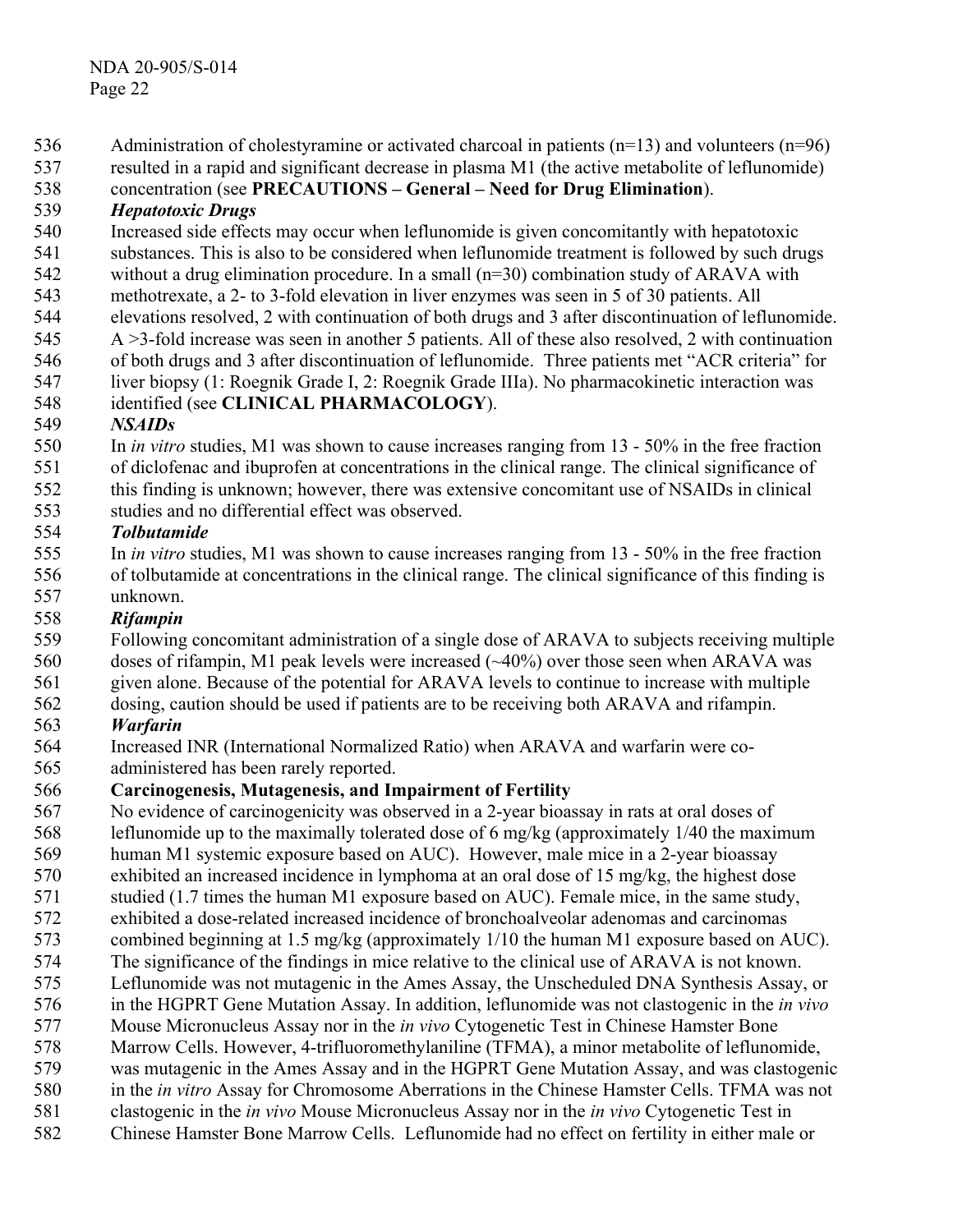- female rats at oral doses up to 4.0 mg/kg (approximately 1/30 the human M1 exposure based on 583
- AUC). 584
- 585 **Pregnancy**
- 586 *Pregnancy Category X*. (See **CONTRAINDICATIONS** section.) Pregnancy Registry: To
- 587 monitor fetal outcomes of pregnant women exposed to leflunomide, health care providers are
- 588 encouraged to register such patients by calling 1-877-311-8972.

#### 589 **Nursing Mothers**

- 590 ARAVA should not be used by nursing mothers. It is not known whether ARAVA is excreted in
- 591 human milk. Many drugs are excreted in human milk, and there is a potential for serious adverse
- 592 reactions in nursing infants from ARAVA. Therefore, a decision should be made whether to
- 593 proceed with nursing or to initiate treatment with ARAVA, taking into account the importance of
- 594 the drug to the mother.

#### 595 **Use in Males**

- 596 Available information does not suggest that ARAVA would be associated with an increased risk
- 597 of male-mediated fetal toxicity. However, animal studies to evaluate this specific risk have not
- 598 been conducted. To minimize any possible risk, men wishing to father a child should consider
- 599 discontinuing use of ARAVA and taking cholestyramine 8 grams 3 times daily for 11 days.

#### 600 **Pediatric Use**

- 601 The safety and effectiveness of ARAVA in pediatric patients with polyarticular course juvenile
- 602 603 rheumatoid arthritis (JRA) have not been fully evaluated. (See **CLINICAL STUDIES** and **ADVERSE REACTIONS**).

### 604 **Geriatric Use**

- 605 Of the total number of subjects in controlled clinical (Phase III) studies of ARAVA, 234 subjects
- 606 were 65 years and over. No overall differences in safety or effectiveness were observed between
- 607 these subjects and younger subjects, and other reported clinical experience has not identified
- 608 differences in responses between the elderly and younger patients, but greater sensitivity of some
- 609 older individuals cannot be ruled out. No dosage adjustment is needed in patients over 65.
- 610

### 611 612

# **ADVERSE REACTIONS**

- 613 614 Adverse reactions associated with the use of leflunomide in RA include diarrhea, elevated liver enzymes (ALT and AST), alopecia and rash. In the controlled studies at one year, the following
- 615 adverse events were reported, regardless of causality. (See Table 9.)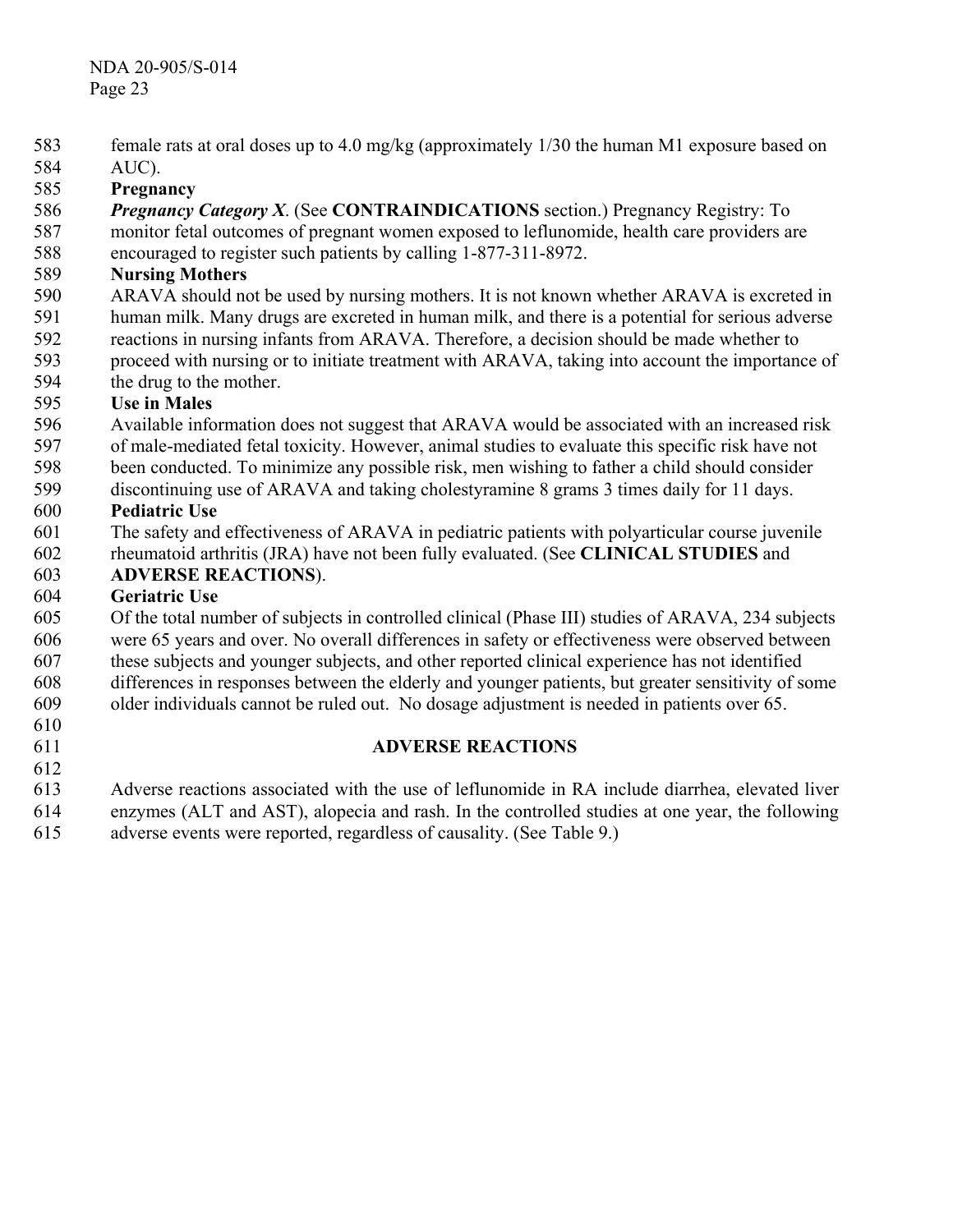| Table 9. Percentage Of Patients With Adverse Events ≥3% In Any Leflunomide Treated Group |                                                                               |            |            |                   |            |               |            |
|------------------------------------------------------------------------------------------|-------------------------------------------------------------------------------|------------|------------|-------------------|------------|---------------|------------|
|                                                                                          | <b>All RA</b><br><b>Placebo-Controlled Trials</b><br><b>Active-Controlled</b> |            |            |                   |            |               |            |
|                                                                                          | <b>Studies</b>                                                                |            |            |                   |            | <b>Trials</b> |            |
|                                                                                          |                                                                               |            |            | MN 301 and US 301 |            |               | MN 302*    |
|                                                                                          | <b>LEF</b>                                                                    | <b>LEF</b> | <b>PBO</b> | <b>SSZ</b>        | <b>MTX</b> | <b>LEF</b>    | <b>MTX</b> |
|                                                                                          | $(N=1339)^1$                                                                  | $(N=315)$  | $(N=210)$  | $(N=133)$         | $(N=182)$  | $(N=501)$     | $(N=4)$    |
|                                                                                          |                                                                               |            |            |                   |            |               | 98)        |
| <b>BODY AS A WHOLE</b>                                                                   |                                                                               |            |            |                   |            |               |            |
| Allergic Reaction                                                                        | 2%                                                                            | $5\%$      | 2%         | $0\%$             | $6\%$      | $1\%$         | $2\%$      |
| Asthenia                                                                                 | 3%                                                                            | 6%         | 4%         | 5%                | 6%         | 3%            | 3%         |
| Flu Syndrome                                                                             | $2\%$                                                                         | 4%         | $2\%$      | $0\%$             | $7\%$      | $0\%$         | $0\%$      |
| Infection, upper respiratory                                                             | 4%                                                                            | $0\%$      | $0\%$      | $0\%$             | $0\%$      | $0\%$         | $0\%$      |
| Injury Accident                                                                          | 5%                                                                            | $7\%$      | $5\%$      | 3%                | $11\%$     | $6\%$         | $7\%$      |
| Pain                                                                                     | 2%                                                                            | 4%         | $2\%$      | $2\%$             | $5\%$      | $1\%$         | $<1\%$     |
| Abdominal Pain                                                                           | 6%                                                                            | $5\%$      | $4\%$      | 4%                | $8\%$      | $6\%$         | 4%         |
| <b>Back Pain</b>                                                                         | 5%                                                                            | 6%         | 3%         | 4%                | 9%         | $8\%$         | $7\%$      |
| <b>CARDIOVASCULAR</b>                                                                    |                                                                               |            |            |                   |            |               |            |
| Hypertension <sup>2</sup>                                                                | 10%                                                                           | 9%         | 4%         | 4%                | 3%         | 10%           | 4%         |
| - New onset of hypertension                                                              |                                                                               | $1\%$      | $<1\%$     | $0\%$             | $2\%$      | $2\%$         | $<1\%$     |
| Chest Pain                                                                               | 2%                                                                            | 4%         | 2%         | $2\%$             | 4%         | $1\%$         | $2\%$      |
| <b>GASTROINTESTINAL</b>                                                                  |                                                                               |            |            |                   |            |               |            |
| Anorexia                                                                                 | 3%                                                                            | $3\%$      | $2\%$      | $5\%$             | $2\%$      | 3%            | 3%         |
| Diarrhea                                                                                 | 17%                                                                           | 27%        | 12%        | 10%               | 20%        | 22%           | 10%        |
| Dyspepsia                                                                                | $5\%$                                                                         | 10%        | $10\%$     | 9%                | 13%        | $6\%$         | $7\%$      |
| Gastroenteritis                                                                          | 3%                                                                            | $1\%$      | $1\%$      | $0\%$             | 6%         | 3%            | 3%         |
| Abnormal Liver Enzymes                                                                   | 5%                                                                            | 10%        | $2\%$      | $4\%$             | 10%        | $6\%$         | 17%        |
| Nausea                                                                                   | 9%                                                                            | 13%        | $11\%$     | 19%               | 18%        | 13%           | 18%        |
| GI/Abdominal Pain                                                                        | 5%                                                                            | 6%         | $4\%$      | $7\%$             | 8%         | $8\%$         | $8\%$      |
| Mouth Ulcer                                                                              | 3%                                                                            | 5%         | $4\%$      | 3%                | 10%        | 3%            | 6%         |
| Vomiting                                                                                 | 3%                                                                            | 5%         | 4%         | 4%                | 3%         | 3%            | 3%         |
| <b>METABOLIC AND</b>                                                                     |                                                                               |            |            |                   |            |               |            |
| <b>NUTRITIONAL</b>                                                                       |                                                                               |            |            |                   |            |               |            |
| Hypokalemia                                                                              | $1\%$                                                                         | $3\%$      | $1\%$      | $1\%$             | $1\%$      | $1\%$         | $<1\%$     |
| Weight Loss <sup>3</sup><br><b>MUSCULO-SKELETAL</b>                                      | 4%                                                                            | $2\%$      | $1\%$      | $2\%$             | $0\%$      | $2\%$         | $2\%$      |
|                                                                                          |                                                                               |            |            |                   |            |               |            |
| <b>SYSTEM</b>                                                                            |                                                                               |            |            |                   | 9%         |               | $1\%$      |
| Arthralgia                                                                               | $1\%$                                                                         | $4\%$      | 3%         | $0\%$             |            | $<$ 1%        |            |
| Leg Cramps                                                                               | $1\%$                                                                         | $4\%$      | 2%         | 2%                | 6%         | $0\%$         | $0\%$      |
| Joint Disorder                                                                           | 4%                                                                            | $2\%$      | 2%         | $2\%$             | $2\%$      | $8\%$         | 6%         |
| Synovitis                                                                                | 2%                                                                            | $<1\%$     | $1\%$      | $0\%$             | $2\%$      | $4\%$         | $2\%$      |
| Tenosynovitis                                                                            | 3%                                                                            | $2\%$      | $0\%$      | $1\%$             | $2\%$      | $5\%$         | $1\%$      |
| <b>NERVOUS SYSTEM</b>                                                                    |                                                                               |            |            |                   |            |               |            |
| <b>Dizziness</b>                                                                         | 4%                                                                            | $5\%$      | 3%         | 6%                | $5\%$      | $7\%$         | 6%         |
| Headache                                                                                 | $7\%$                                                                         | 13%        | $11\%$     | 12%               | 21%        | 10%           | 8%         |
| Paresthesia                                                                              | $2\%$                                                                         | 3%         | $1\%$      | $1\%$             | $2\%$      | 4%            | 3%         |
| <b>RESPIRATORY</b><br><b>SYSTEM</b>                                                      |                                                                               |            |            |                   |            |               |            |
| <b>Bronchitis</b>                                                                        | 7%                                                                            | 5%         | 2%         | 4%                | 7%         | $8\%$         | 7%         |
| <b>Increased Cough</b>                                                                   | 3%                                                                            | 4%         | $5\%$      | $3\%$             | $6\%$      | $5\%$         | $7\%$      |
| Respiratory Infection                                                                    | 15%                                                                           | 21%        | 21%        | 20%               | 32%        | 27%           | 25%        |
| Pharyngitis                                                                              | 3%                                                                            | $2\%$      | $1\%$      | $2\%$             | $1\%$      | 3%            | 3%         |
| Pneumonia                                                                                | $2\%$                                                                         | 3%         | $0\%$      | $0\%$             | $1\%$      | $2\%$         | $2\%$      |
| Rhinitis                                                                                 | $2\%$                                                                         | $5\%$      | $2\%$      | $4\%$             | 3%         | $2\%$         | $2\%$      |
| Sinusitis                                                                                | $2\%$                                                                         | $5\%$      | $5\%$      | $0\%$             | 10%        | $1\%$         | $1\%$      |
|                                                                                          |                                                                               |            |            |                   |            |               |            |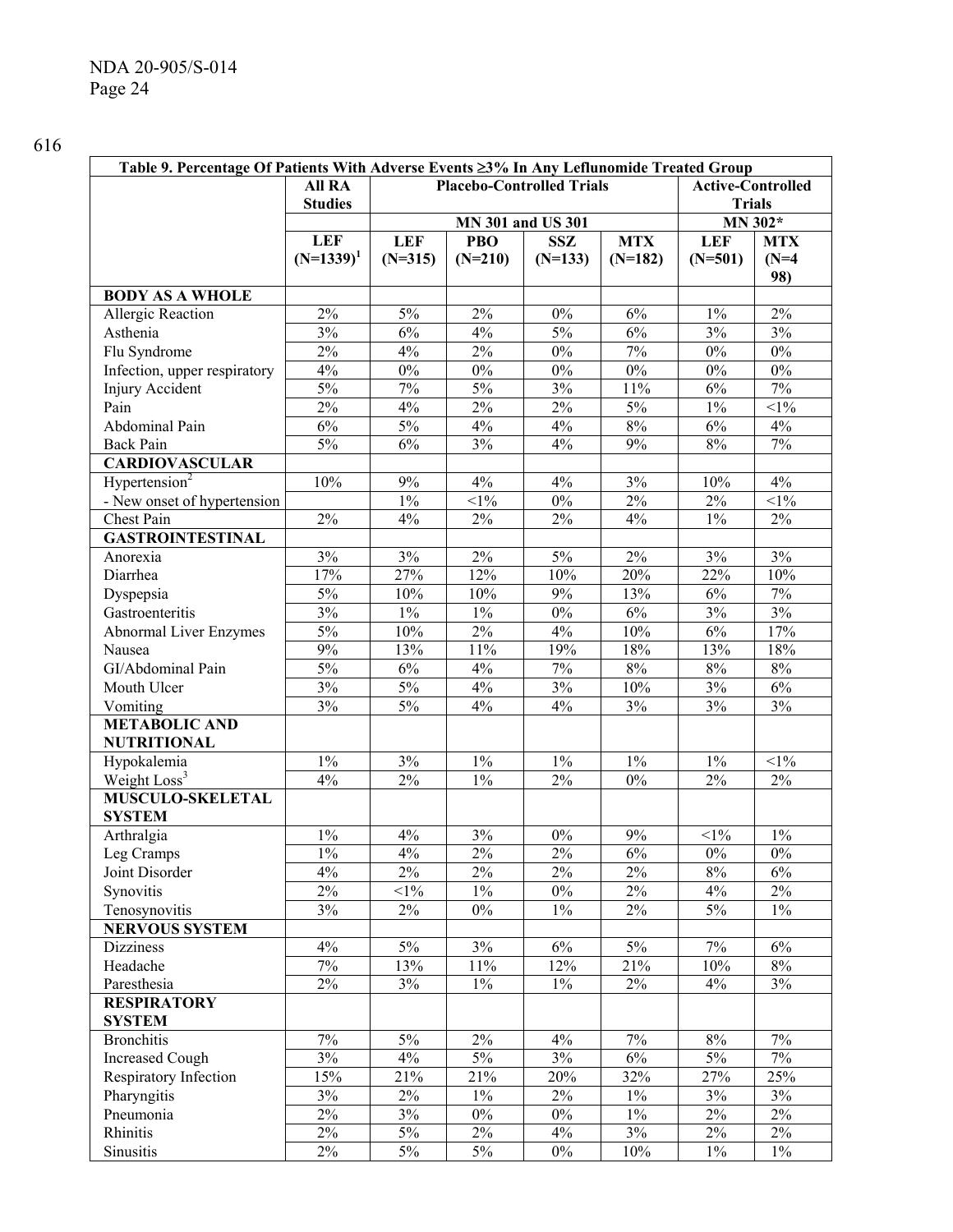| <b>SKIN AND</b><br><b>APPENDAGES</b> |       |       |       |       |       |     |       |
|--------------------------------------|-------|-------|-------|-------|-------|-----|-------|
| Alopecia                             | 10%   | 9%    | $1\%$ | 6%    | 6%    | 17% | 10%   |
| Eczema                               | $2\%$ | $1\%$ | $1\%$ | $1\%$ | $1\%$ | 3%  | 2%    |
| Pruritus                             | $4\%$ | $5\%$ | $2\%$ | 3%    | 2%    | 6%  | 2%    |
| Rash                                 | 10%   | 12%   | 7%    | 11%   | 9%    | 11% | 10%   |
| Dry Skin                             | $2\%$ | $3\%$ | $2\%$ | $2\%$ | $0\%$ | 3%  | $1\%$ |
| <b>UROGENITAL</b>                    |       |       |       |       |       |     |       |
| <b>SYSTEM</b>                        |       |       |       |       |       |     |       |
| <b>Urinary Tract Infection</b>       | 5%    | $5\%$ | 7%    | $4\%$ | $2\%$ | 5%  | 6%    |

620

- 618 619 \* Only 10% of patients in MN302 received folate. All patients in US301 received folate; none in MN301 received folate.
	- 1 Includes all controlled and uncontrolled trials with leflunomide (duration up to 12 months).
- 621 622 2 Hypertension as a preexisting condition was overrepresented in all leflunomide treatment groups in phase III trials
- 623 624 625 626 3 In a meta-analysis of all phase II and III studies, during the first 6 months in patients receiving leflunomide, 10% lost 10-19 lbs (24 cases per 100 patient years) and 2% lost at least 20 lbs (4 cases/100 patient years). Of patients receiving leflunomide, 4% lost 10% of their baseline weight during the first 6 months of treatment.
- 627
- 628 629 Adverse events during a second year of treatment with leflunomide in clinical trials were consistent with those observed during the first year of treatment and occurred at a similar or
- 630 631 lower incidence.
- 632 633 In addition, the following adverse events have been reported in  $1\%$  to  $\leq 3\%$  of the RA patients in the leflunomide treatment group in controlled clinical trials.
- 634 **Body as a Whole:** abscess, cyst, fever, hernia, malaise, pain, neck pain, pelvic pain;
- 635 636 **Cardiovascular:** angina pectoris, migraine, palpitation, tachycardia, varicose vein, vasculitis, vasodilatation;
- 637 **Gastrointestinal:** cholelithiasis, colitis, constipation, esophagitis, flatulence, gastritis, gingivitis,
- 638 639 melena, oral moniliasis, pharyngitis, salivary gland enlarged, stomatitis (or aphthous stomatitis), tooth disorder;
- 640 **Endocrine:** diabetes mellitus, hyperthyroidism;
- 641 **Hemic and Lymphatic System:** anemia (including iron deficiency anemia), ecchymosis;
- 642 643 **Metabolic and Nutritional:** creatine phosphokinase increased, hyperglycemia, hyperlipidemia, peripheral edema;
- 644 645 **Musculo-Skeletal System:** arthrosis, bone necrosis, bone pain, bursitis, muscle cramps, myalgia, tendon rupture;
- 646 **Nervous System:** anxiety, depression, dry mouth, insomnia, neuralgia, neuritis, sleep disorder,
- 647 sweating increased, vertigo;
- 648 **Respiratory System:** asthma, dyspnea, epistaxis, lung disorder;
- 649 **Skin and Appendages:** acne, contact dermatitis, fungal dermatitis, hair discoloration,
- 650 hematoma, herpes simplex, herpes zoster, maculopapular rash, nail disorder, skin discoloration,
- 651 skin disorder, skin nodule, subcutaneous nodule, ulcer skin;
- 652 **Special Senses:** blurred vision, cataract, conjunctivitis, eye disorder, taste perversion;
- 653 **Urogenital System:** albuminuria, cystitis, dysuria, hematuria, menstrual disorder, prostate
- 654 disorder, urinary frequency, vaginal moniliasis.
- 655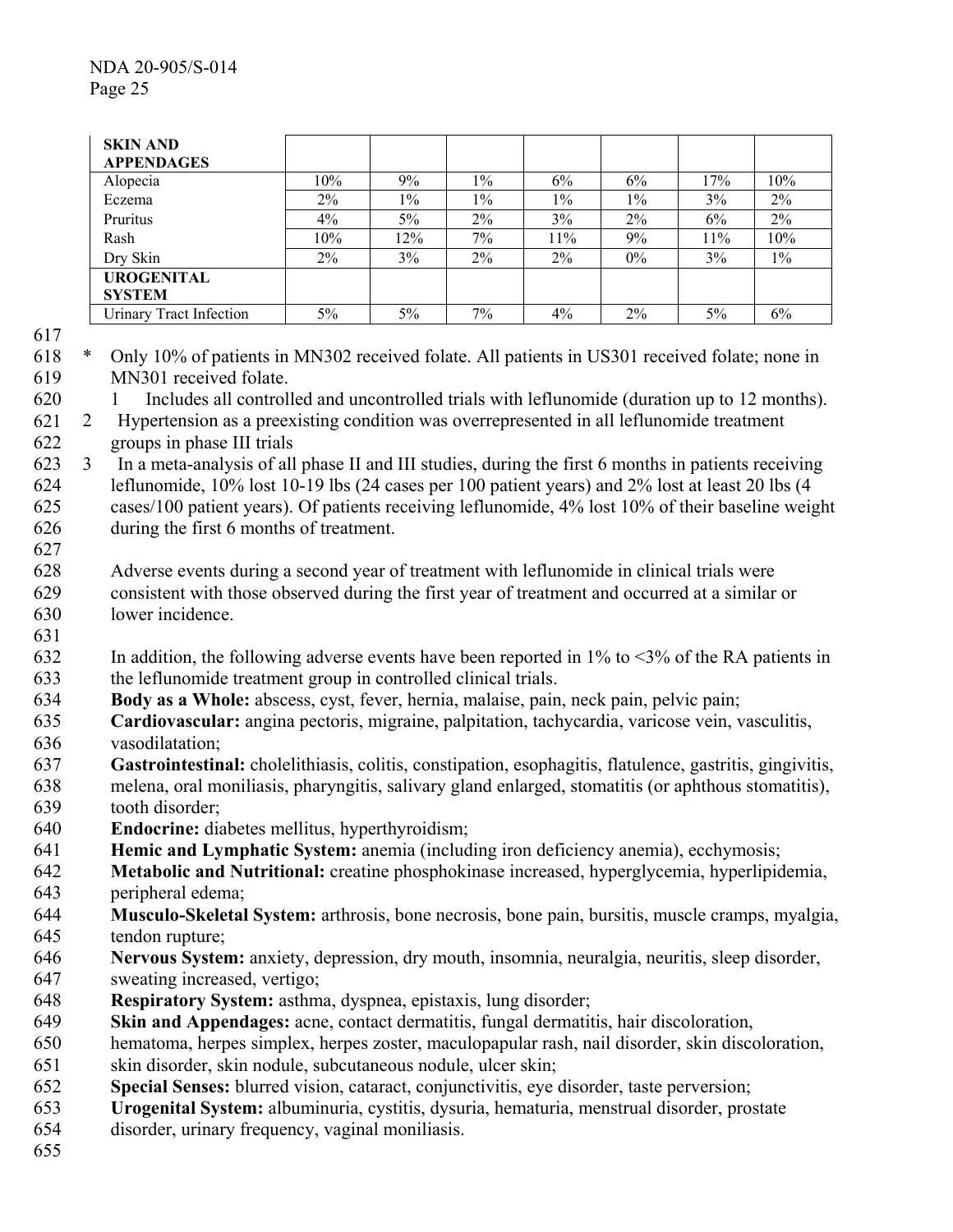- Other less common adverse events seen in clinical trials include: 1 case of anaphylactic reaction occurred in Phase 2 following rechallenge of drug after withdrawal due to rash (rare); urticaria; eosinophilia; transient thrombocytopenia (rare); and leukopenia  $\leq$ 2000 WBC/mm<sup>3</sup> (rare). 656 657 658 659 660 661 662 663 664 665 666 667 668 669 670 671 672 Adverse events during a second year of treatment with leflunomide in clinical trials were consistent with those observed during the first year of treatment and occurred at a similar or lower incidence. In post-marketing experience, the following have been reported rarely: **Body as a whole:** opportunistic infections, severe infections including sepsis that may be fatal; Gastrointestinal: pancreatitis; **Hematologic:** agranulocytosis, leukopenia, neutropenia, pancytopenia, thrombocytopenia; **Hypersensitivity:** angioedema; **Hepatic:** hepatitis, jaundice/cholestasis, severe liver injury such as hepatic failure and acute hepatic necrosis that may be fatal; **Respiratory:** interstitial lung disease, including interstitial pneumonitis and pulmonary fibrosis, which may be fatal;
- 673 **Nervous system:** peripheral neuropathy;
- 674 675 **Skin and Appendages:** erythema multiforme, Stevens-Johnson syndrome, toxic epidermal necrolysis.
- 676

#### 677 **Adverse Reactions (Pediatric Patients)**

678 679 680 681 The safety of ARAVA was studied in 74 patients with polyarticular course juvenile rheumatoid arthritis ranging in age from 3-17 years (47 patients from the active-controlled study and 27 from an open-label safety and pharmacokinetic study). The most common adverse events included abdominal pain, diarrhea, nausea, vomiting, oral ulcers, upper respiratory tract infections,

682 alopecia, rash, headache, and dizziness. Less common adverse events included anemia,

- 683 684 685 hypertension, and weight loss. Fourteen pediatric patients experienced ALT and/or AST elevations, nine between 1.2 and 3-fold the upper limit of normal, five between 3 and 8-fold the upper limit of normal.
- 686 687

688

690 691 692

# **DRUG ABUSE AND DEPENDENCE**

689 ARAVA has no known potential for abuse or dependence.

## **OVERDOSAGE**

693 694 695 In mouse and rat acute toxicology studies, the minimally toxic dose for oral leflunomide was 200-- 500 mg/kg and 100 mg/kg, respectively (approximately >350 times the maximum recommended human dose, respectively).

696 There have been reports of chronic overdose in patients taking ARAVA at daily dose up to five

697 times the recommended daily dose and reports of acute overdose in adults or children. There

698 were no adverse events reported in the majority of case reports of overdose. Adverse events were

699 consistent with the safety profile for ARAVA (see **ADVERSE REACTIONS**). The most

700 frequent adverse events observed were diarrhea, abdominal pain, leukopenia, anemia and

701 elevated liver function tests.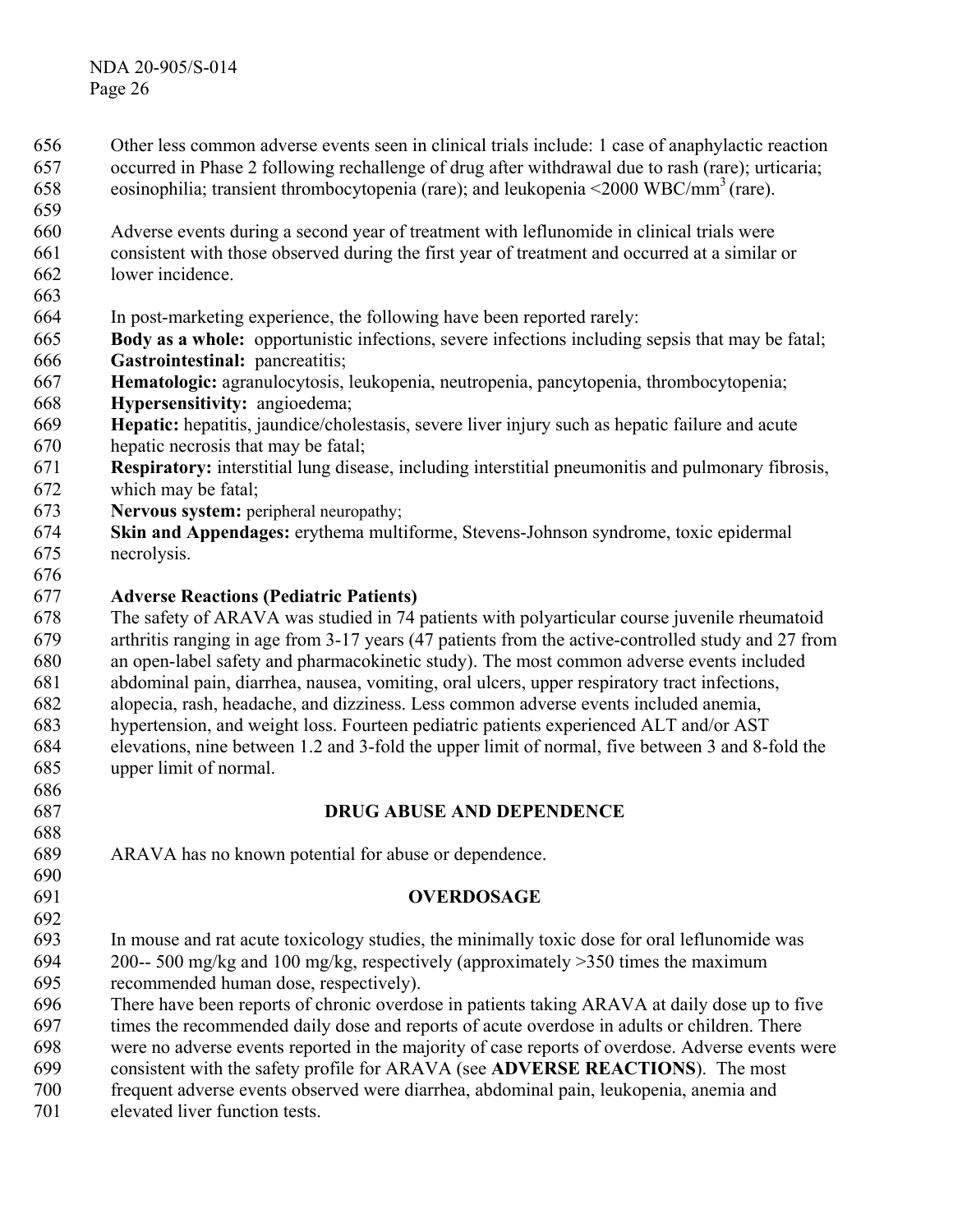| 702 | In the event of a significant overdose or toxicity, cholestyramine or charcoal administration is |
|-----|--------------------------------------------------------------------------------------------------|
| 703 | recommended to accelerate elimination (see PRECAUTIONS - General - Need for Drug                 |
| 704 | Elimination).                                                                                    |
| 705 | Studies with both hemodialysis and CAPD (chronic ambulatory peritoneal dialysis) indicate that   |
| 706 | M1, the primary metabolite of leflunomide, is not dialyzable. (see CLINICAL                      |
| 707 | <b>PHARMACOLOGY - Elimination).</b>                                                              |
| 708 |                                                                                                  |
| 709 | <b>DOSAGE AND ADMINISTRATION</b>                                                                 |
| 710 |                                                                                                  |
| 711 | <b>Loading Dose</b>                                                                              |
| 712 | Due to the long half-life in patients with RA and recommended dosing interval (24 hours), a      |
| 713 | loading dose is needed to provide steady-state concentrations more rapidly. It is recommended    |
| 714 | that ARAVA therapy be initiated with a loading dose of one 100 mg tablet per day for 3 days.     |
| 715 | Elimination of the loading dose regimen may decrease the risk of adverse events. This could be   |
| 716 | especially important for patients at increased risk of hematologic or hepatic toxicity, such as  |
| 717 | those receiving concomitant treatment with methotrexate or other immunosuppressive agents or     |
| 718 | on such medications in the recent past. (See WARNINGS — Hepatotoxicity).                         |
| 719 | <b>Maintenance Therapy</b>                                                                       |
| 720 | Daily dosing of 20 mg is recommended for treatment of patients with RA. A small cohort of        |
| 721 | patients (n=104), treated with 25 mg/day, experienced a greater incidence of side effects;       |
| 722 | alopecia, weight loss, liver enzyme elevations. Doses higher than 20 mg/day are not              |
| 723 | recommended. If dosing at 20 mg/day is not well tolerated clinically, the dose may be            |
| 724 | decreased to 10 mg daily. Liver enzymes must be monitored and dose adjustments may be            |
| 725 | necessary (see WARNINGS – Hepatotoxicity). Due to the prolonged half-life of the active          |
| 726 | metabolite of leflunomide, patients should be carefully observed after dose reduction, since it  |
| 727 | may take several weeks for metabolite levels to decline.                                         |
| 728 |                                                                                                  |
| 729 | <b>HOW SUPPLIED</b>                                                                              |
| 730 |                                                                                                  |
| 731 | ARAVA Tablets in 10 and 20 mg strengths are packaged in bottles. ARAVA Tablets 100 mg            |
| 732 | strength are packaged in blister packs.                                                          |

# **ARAVA (leflunomide) Tablets**

| <b>Strength</b> | Quantity        | NDC.               | <b>Description</b>                            |
|-----------------|-----------------|--------------------|-----------------------------------------------|
|                 |                 | <b>Number</b>      |                                               |
| $10 \text{ mg}$ | 30 count bottle | 0088-2160-30       | White, round film-coated tablet embossed with |
|                 |                 |                    | "ZBN" on one side.                            |
| $20 \text{ mg}$ | 30 count bottle | $0088 - 2161 - 30$ | Light yellow, triangular film-coated tablet   |
|                 |                 |                    | embossed with "ZBO" on one side.              |
| $100$ mg        | count blister   | 0088-2162-03       | White, round film-coated tablet embossed with |
|                 | pack            |                    | "ZBP" on one side.                            |

735

736 737 Store at 25°C (77°F); excursions permitted to 15-30°C (59-86°F) [see USP Controlled Room Temperature]. Protect from light.

738 739 Rx only.

740 Rev. November 2004

742